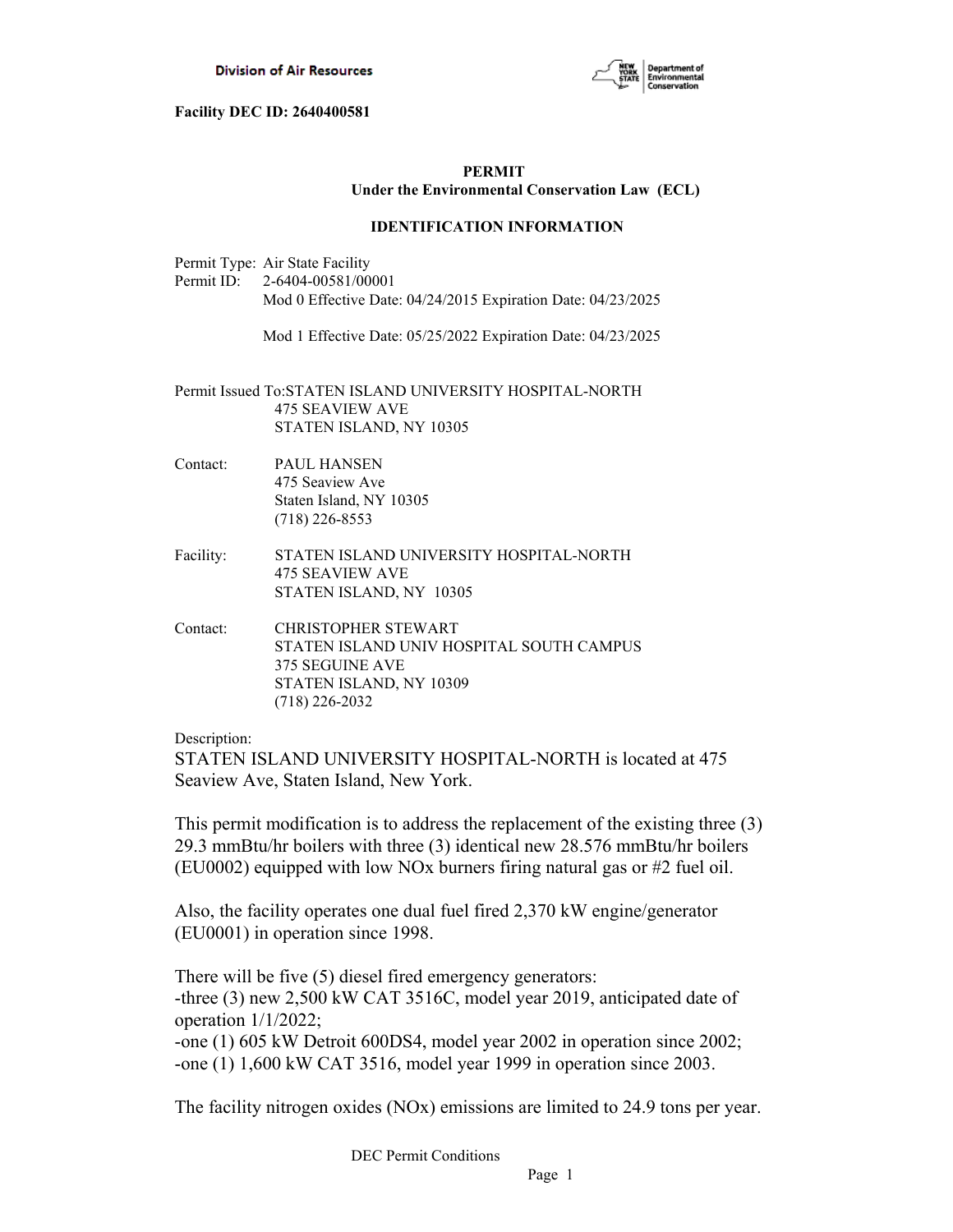

Records demonstrating compliance with this cap will be kept in accordance with the permit special conditions.

The facility is subject to the provisions of State Facility requirements specified under 6NYCRR 201-7.

The Air State Facility permit contains a listing of the applicable federal, state, and compliance monitoring requirements for the facility.

By acceptance of this permit, the permittee agrees that the permit is contingent upon strict compliance with the ECL, all applicable regulations, the General Conditions specified and any Special Conditions included as part of this permit.

| Permit Administrator: | STEPHEN A WATTS<br>47-40 21ST ST |  |
|-----------------------|----------------------------------|--|
|                       | LONG ISLAND CITY, NY 11101-5401  |  |

| Authorized Signature: |  |  |
|-----------------------|--|--|
|                       |  |  |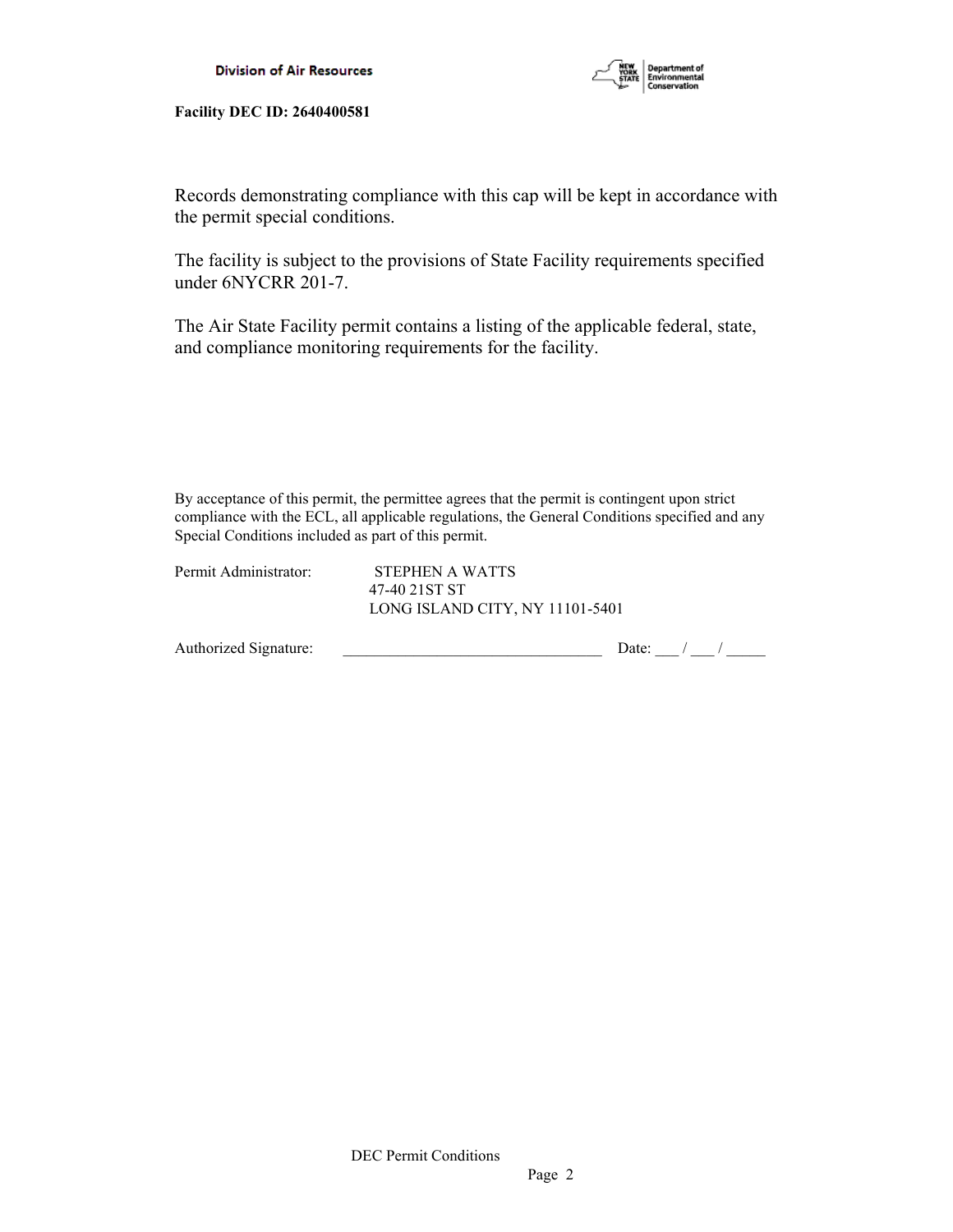

## **Notification of Other State Permittee Obligations**

Item A: Permittee Accepts Legal Responsibility and Agrees to Indemnification

 The permittee expressly agrees to indemnify and hold harmless the Department of Environmental Conservation of the State of New York, its representatives, employees and agents ("DEC") for all claims, suits, actions, and damages, to the extent attributable to the permittee's acts or omissions in connection with the compliance permittee's undertaking of activities in connection with, or operation and maintenance of, the facility or facilities authorized by the permit whether in compliance or not in any compliance with the terms and conditions of the permit. This indemnification does not extend to any claims, suits, actions, or damages to the extent attributable to DEC's own negligent or intentional acts or omissions, or to any claims, suits, or actions naming the DEC and arising under article 78 of the New York Civil Practice Laws and Rules or any citizen suit or civil rights provision under federal or state laws.

Item B: Permittee's Contractors to Comply with Permit

 The permittee is responsible for informing its independent contractors, employees, agents and assigns of their responsibility to comply with this permit, including all special conditions while acting as the permittee's agent with respect to the permitted activities, and such persons shall be subject to the same sanctions for violations of the Environmental Conservation Law as those prescribed for the permittee.

Item C: Permittee Responsible for Obtaining Other Required Permits

 The permittee is responsible for obtaining any other permits, approvals, lands, easements and rights-of-way that may be required to carry out the activities that are authorized by this permit.

Item D: No Right to Trespass or Interfere with Riparian Rights

 This permit does not convey to the permittee any right to trespass upon the lands or interfere with the riparian rights of others in order to perform the permitted work nor does it authorize the impairment of any rights, title, or interest in real or personal property held or vested in a person not a party to the permit.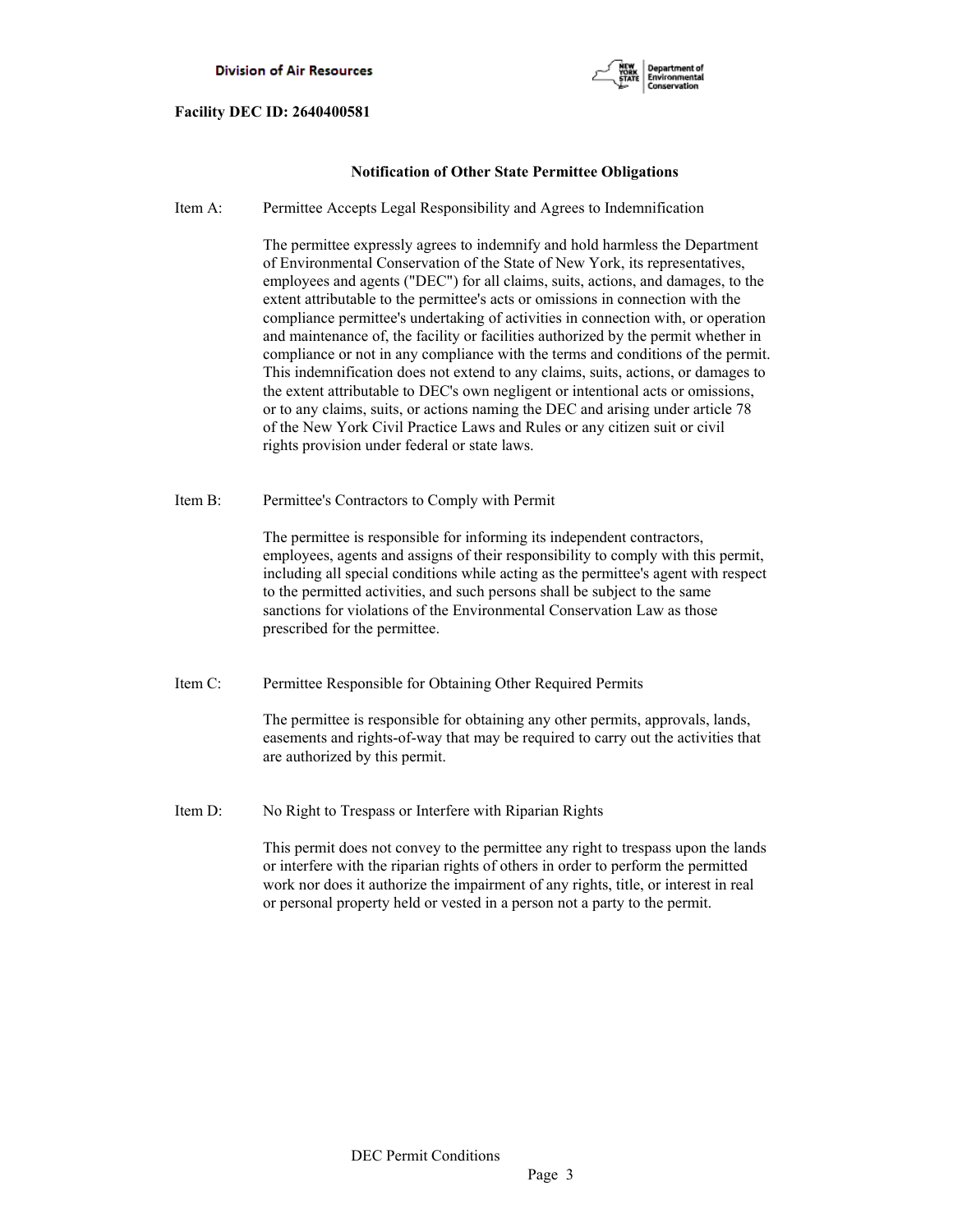

# **PAGE LOCATION OF CONDITIONS**

# **PAGE**

# **DEC GENERAL CONDITIONS General Provisions**

- 5 1 Facility Inspection by the Department
- 5 2 Relationship of this Permit to Other Department Orders and Determinations
- 5 3 Applications for permit renewals, modifications and transfers
- 6 4 Applications for permit renewals, modifications and transfers
- 6 5 Permit modifications, suspensions or revocations by the Department  **Facility Level**
- 6 6 Submission of application for permit modification or renewal REGION 2 HEADQUARTERS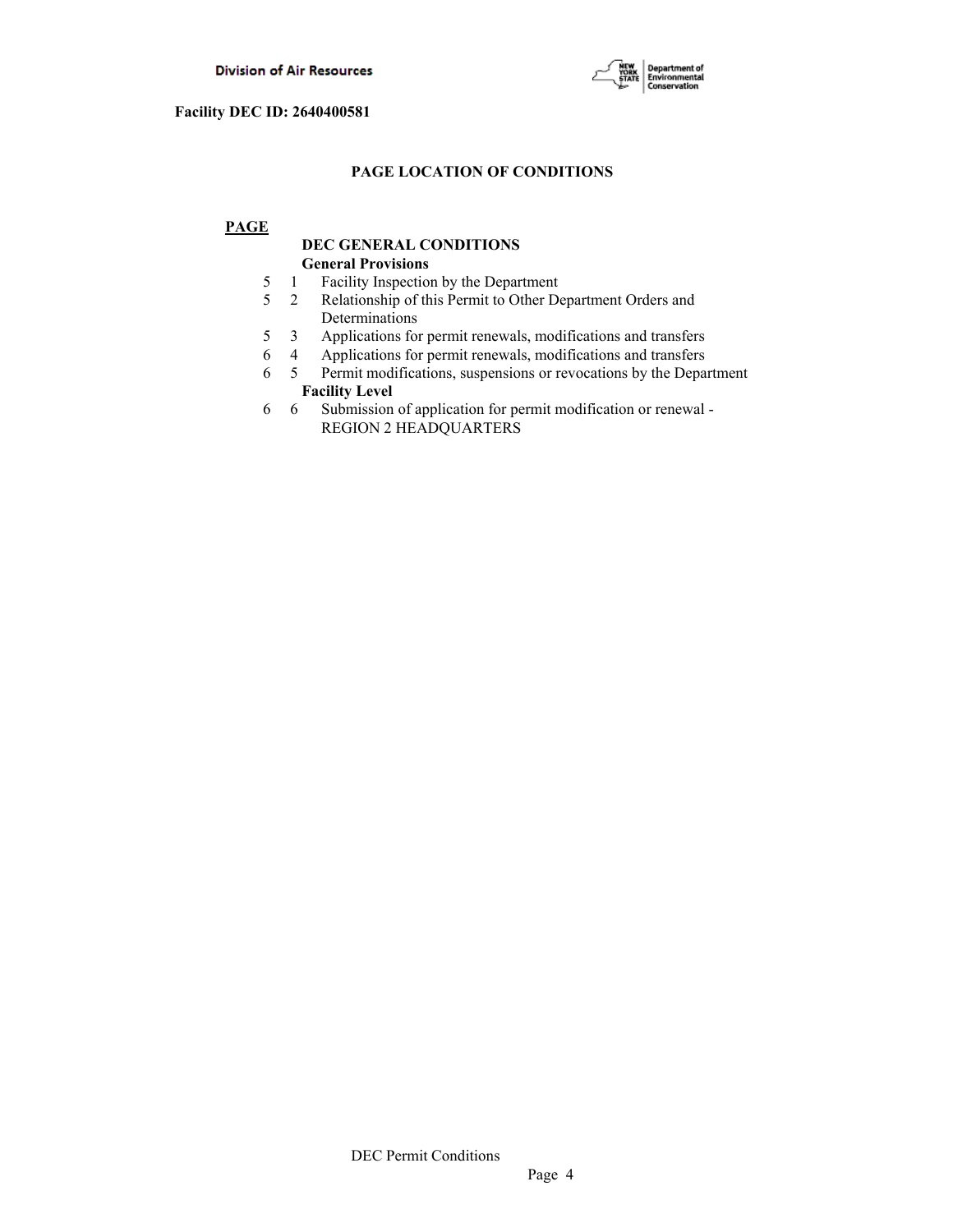

## **DEC GENERAL CONDITIONS \*\*\*\* General Provisions \*\*\*\* GENERAL CONDITIONS - Apply to ALL Authorized Permits.**

# **Condition 1: Facility Inspection by the Department Applicable State Requirement: ECL 19-0305**

## **Item 1.1:**

The permitted site or facility, including relevant records, is subject to inspection at reasonable hours and intervals by an authorized representative of the Department of Environmental Conservation (the Department) to determine whether the permittee is complying with this permit and the ECL. Such representative may order the work suspended pursuant to ECL 71-0301 and SAPA 401(3).

## **Item 1.2:**

The permittee shall provide a person to accompany the Department's representative during an inspection to the permit area when requested by the Department.

## **Item 1.3:**

A copy of this permit, including all referenced maps, drawings and special conditions, must be available for inspection by the Department at all times at the project site or facility. Failure to produce a copy of the permit upon request by a Department representative is a violation of this permit.

# **Condition 2: Relationship of this Permit to Other Department Orders and Determinations Applicable State Requirement: ECL 3-0301 (2) (m)**

## **Item 2.1:**

Unless expressly provided for by the Department, issuance of this permit does not modify, supersede or rescind any order or determination previously issued by the Department or any of the terms, conditions or requirements contained in such order or determination.

# **Condition 3: Applications for permit renewals, modifications and transfers Applicable State Requirement: 6 NYCRR 621.11**

## **Expired by Mod No: 1**

## **Item 3.1:**

The permittee must submit a separate written application to the Department for renewal, modification or transfer of this permit. Such application must include any forms or supplemental information the Department requires. Any renewal, modification or transfer granted by the Department must be in writing.

## **Item 3.2:**

The permittee must submit a renewal application at least 180 days before expiration of permits for Title V Facility Permits, or at least 30 days before expiration of permits for State Facility Permits.

# **Item 3.3:**

Permits are transferrable with the approval of the department unless specifically prohibited by the statute, regulation or another permit condition. Applications for permit transfer should be submitted prior to actual transfer of ownership.

DEC Permit Conditions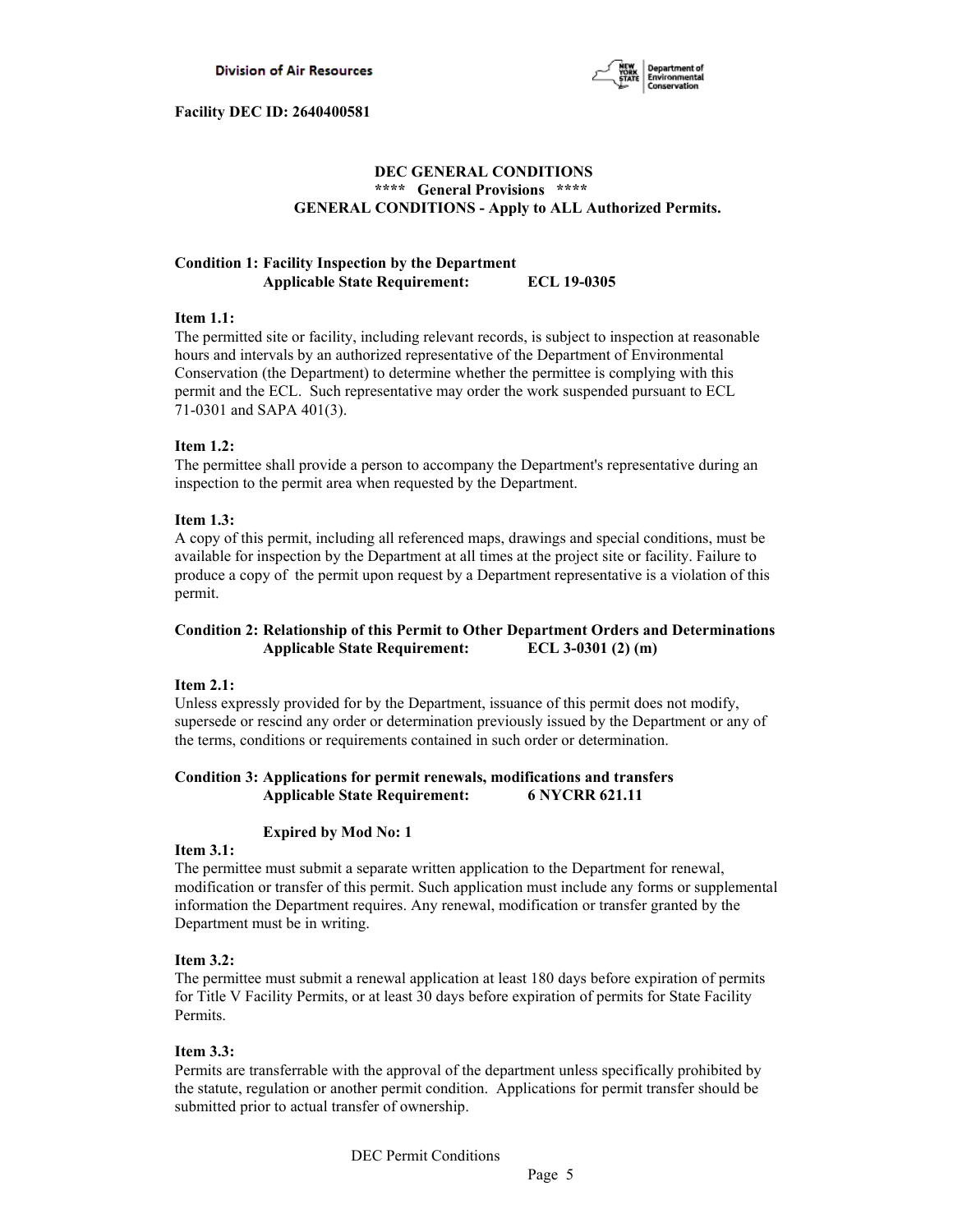

# **Condition 1-1: Applications for permit renewals, modifications and transfers Applicable State Requirement: 6 NYCRR 621.11**

#### **Item 1-1.1:**

The permittee must submit a separate written application to the Department for renewal, modification or transfer of this permit. Such application must include any forms or supplemental information the Department requires. Any renewal, modification or transfer granted by the Department must be in writing.

#### Item1-1.2:

The permittee must submit a renewal application at least 180 days before the expiration of permits for Title V and State Facility Permits.

## **Item 1-1.3**

Permits are transferrable with the approval of the department unless specifically prohibited by the statute, regulation or another permit condition. Applications for permit transfer should be submitted prior to actual transfer of ownership.

## **Condition 4: Permit modifications, suspensions or revocations by the Department Applicable State Requirement: 6 NYCRR 621.13**

#### **Item 4.1:**

The Department reserves the right to exercise all available authority to modify, suspend, or revoke this permit in accordance with 6NYCRR Part 621. The grounds for modification, suspension or revocation include:

a) materially false or inaccurate statements in the permit application or supporting papers;

b) failure by the permittee to comply with any terms or conditions of the permit;

c) exceeding the scope of the project as described in the permit application;

d) newly discovered material information or a material change in environmental conditions, relevant technology or applicable law or regulations since the issuance of the existing permit; e) noncompliance with previously issued permit conditions, orders of the commissioner, any provisions of the Environmental Conservation Law or regulations of the Department related to the permitted activity.

#### **\*\*\*\* Facility Level \*\*\*\***

## **Condition 5: Submission of application for permit modification or renewal - REGION 2 HEADQUARTERS Applicable State Requirement: 6 NYCRR 621.6 (a)**

#### **Item 5.1:**

Submission of applications for permit modification or renewal are to be submitted to: NYSDEC Regional Permit Administrator Region 2 Headquarters Division of Environmental Permits 1 Hunters Point Plaza, 4740 21st Street

DEC Permit Conditions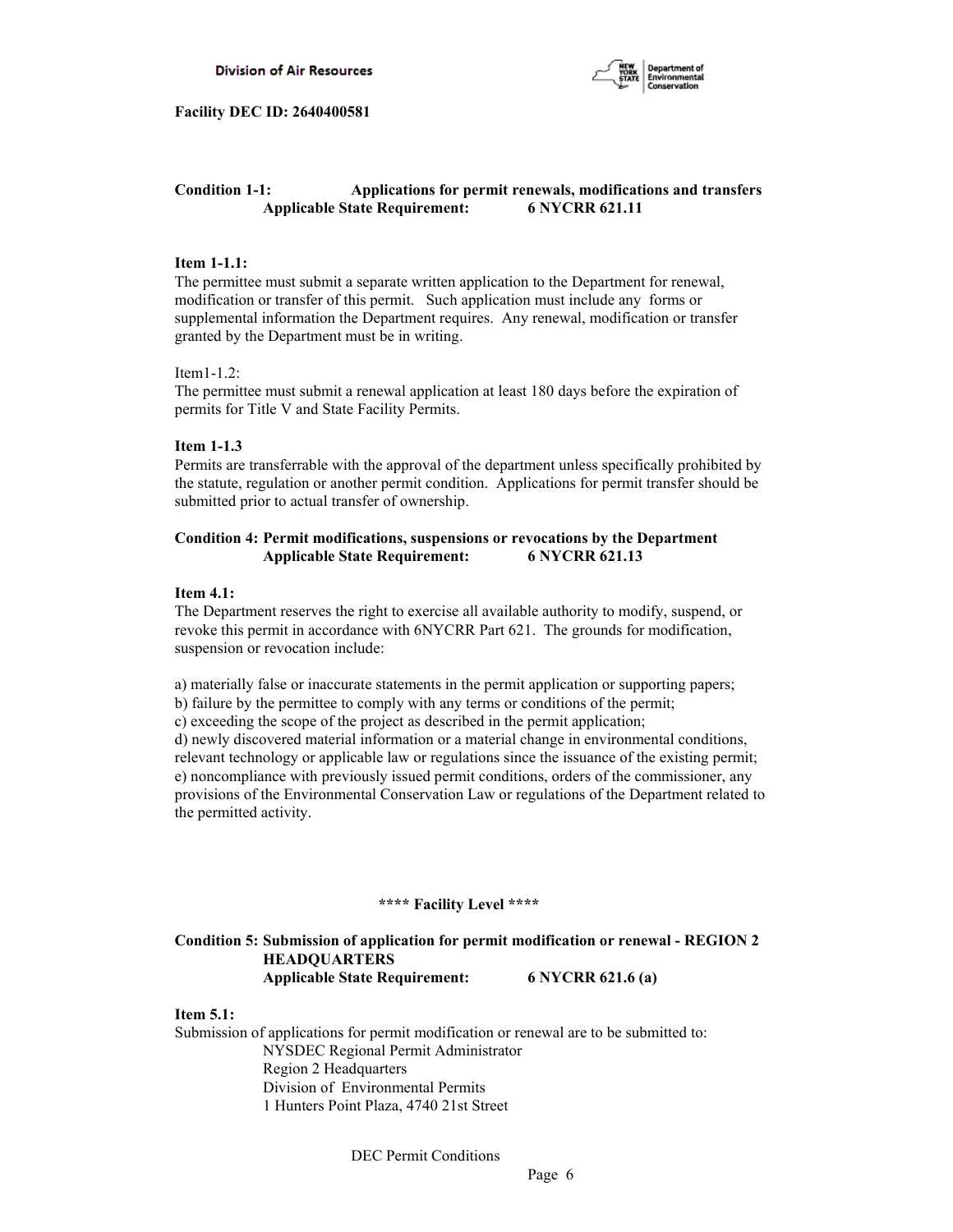



 Long Island City, NY 11101-5407 (718) 482-4997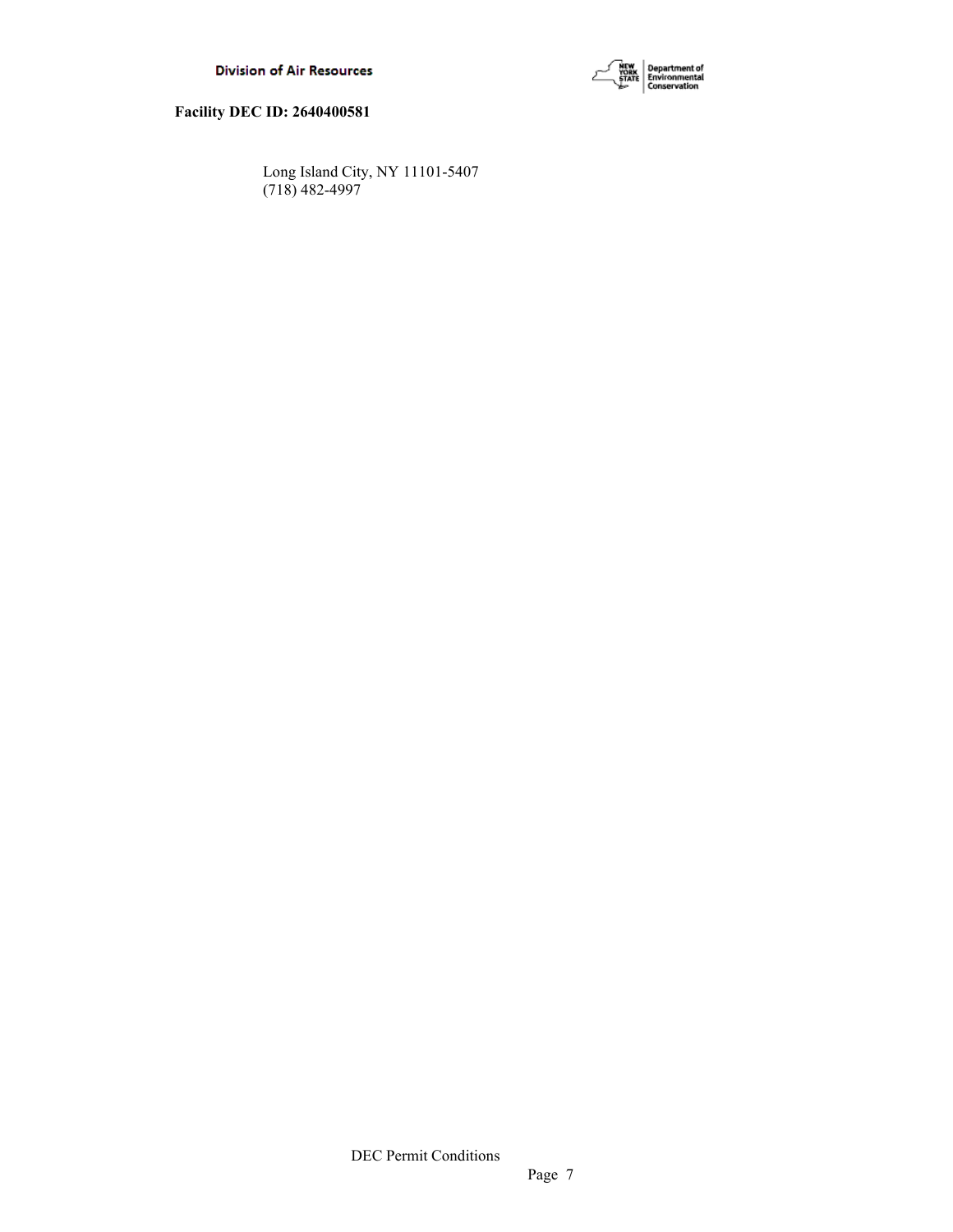

## **Permit Under the Environmental Conservation Law (ECL)**

## ARTICLE 19: AIR POLLUTION CONTROL - AIR STATE FACILITY PERMIT

## IDENTIFICATION INFORMATION

Permit Issued To:STATEN ISLAND UNIVERSITY HOSPITAL-NORTH 475 SEAVIEW AVE STATEN ISLAND, NY 10305

Facility: STATEN ISLAND UNIVERSITY HOSPITAL-NORTH 475 SEAVIEW AVE STATEN ISLAND, NY 10305

Authorized Activity By Standard Industrial Classification Code: 8062 - GENERAL MEDICAL & SURGICAL HOSPITALS

Mod 0 Permit Effective Date: 04/24/2015 Permit Expiration Date: 04/23/2025

Mod 1 Permit Effective Date: 05/25/2022 Permit Expiration Date: 04/23/2025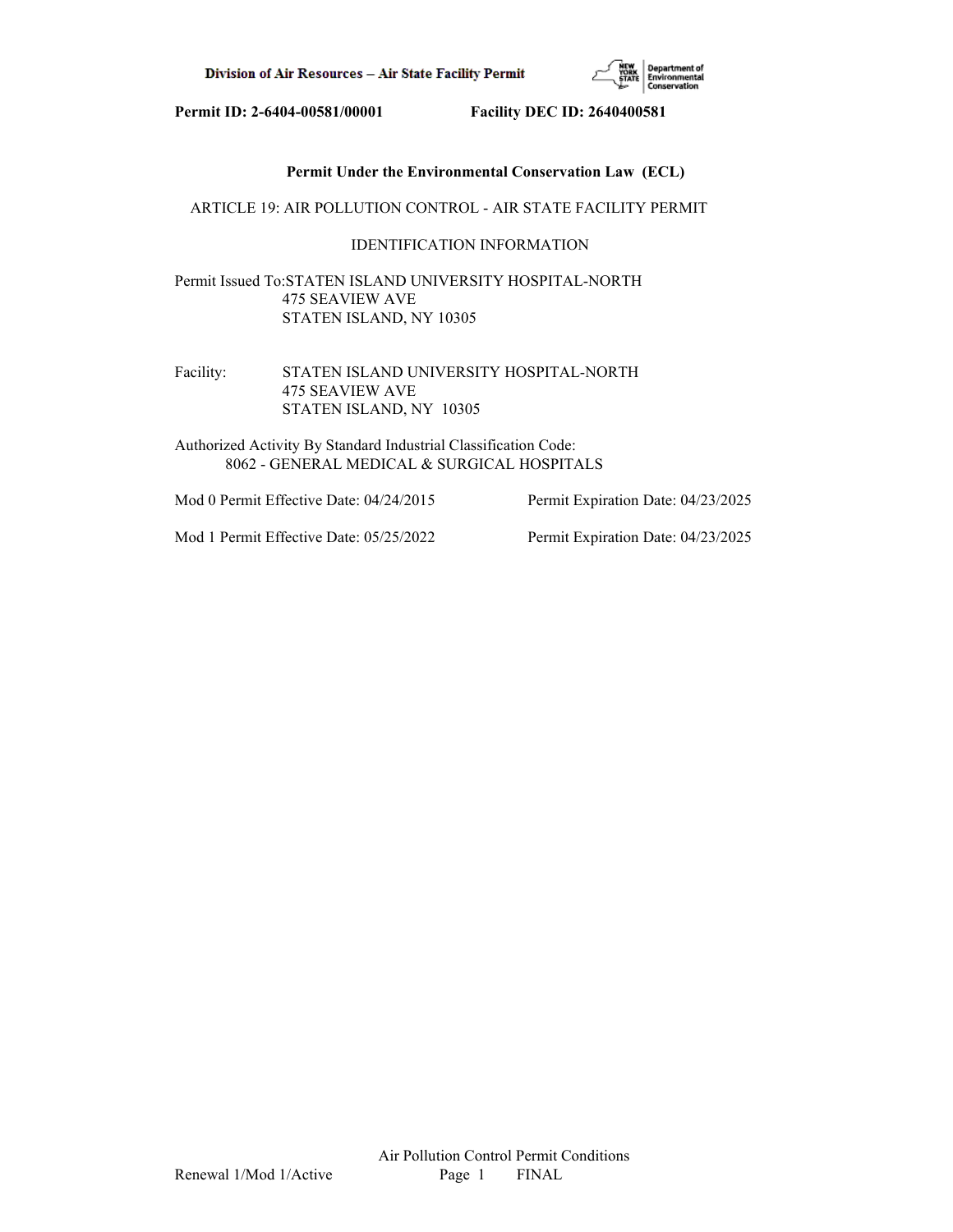

# **PAGE LOCATION OF CONDITIONS**

## **PAGE**

|    | <b>FEDERALLY ENFORCEABLE CONDITIONS</b>                              |
|----|----------------------------------------------------------------------|
|    | <b>Facility Level</b>                                                |
| 6  | 1 6 NYCRR 201-3.2 (a): Exempt Sources - Proof of Eligibility         |
| 6  | 2 6 NYCRR 201-3.2 (a): Compliance Demonstration                      |
| 7  | 3 6 NYCRR Subpart 201-7: Facility Permissible Emissions              |
| 7  | *1-1 6 NYCRR Subpart 201-7: Capping Monitoring Condition             |
| 9  | 19 6 NYCRR 211.2: Visible Emissions Limited                          |
| 10 | 1-2 6 NYCRR 222.4 (a): Compliance Demonstration                      |
| 10 | 1-3 6 NYCRR 222.4 (b): Compliance Demonstration                      |
| 11 | 1-4 6 NYCRR 222.6 (c): Compliance Demonstration                      |
| 12 | 1-5 6 NYCRR 225-1.2 (d): Compliance Demonstration                    |
| 13 | 1-6 6 NYCRR 227-1.4 (a): Compliance Demonstration                    |
| 13 | 1-7 40CFR 60, NSPS Subpart IIII: Applicability                       |
| 14 | 1-8 40CFR 63, Subpart JJJJJJ: Applicability                          |
| 14 | 1-9 40CFR 63, Subpart ZZZZ: Engines at Area sources of HAP           |
|    | <b>STATE ONLY ENFORCEABLE CONDITIONS</b>                             |
|    | <b>Facility Level</b>                                                |
| 16 | 14 ECL 19-0301: Contaminant List                                     |
| 16 | 1-10 6 NYCRR 201-1.4: Malfunctions and Start-up/Shutdown Activities  |
| 17 | 16 6 NYCRR Subpart 201-5: Emission Unit Definition                   |
| 18 | 17 6 NYCRR 201-5.2 (c): Renewal deadlines for state facility permits |
| 18 | 1-11 6 NYCRR 201-5.3 (c): CLCPA Applicability                        |
| 18 | 1-12 6 NYCRR 201-5.3 (c): Compliance Demonstration                   |
| 19 | 5 6 NYCRR 211.1: Air pollution prohibited                            |
|    | <b>Emission Unit Level</b>                                           |
| 19 | 20 6 NYCRR Subpart 201-5: Emission Point Definition By Emission Unit |
| 20 | 21 6 NYCRR Subpart 201-5: Process Definition By Emission Unit        |
|    |                                                                      |

NOTE: \* preceding the condition number indicates capping.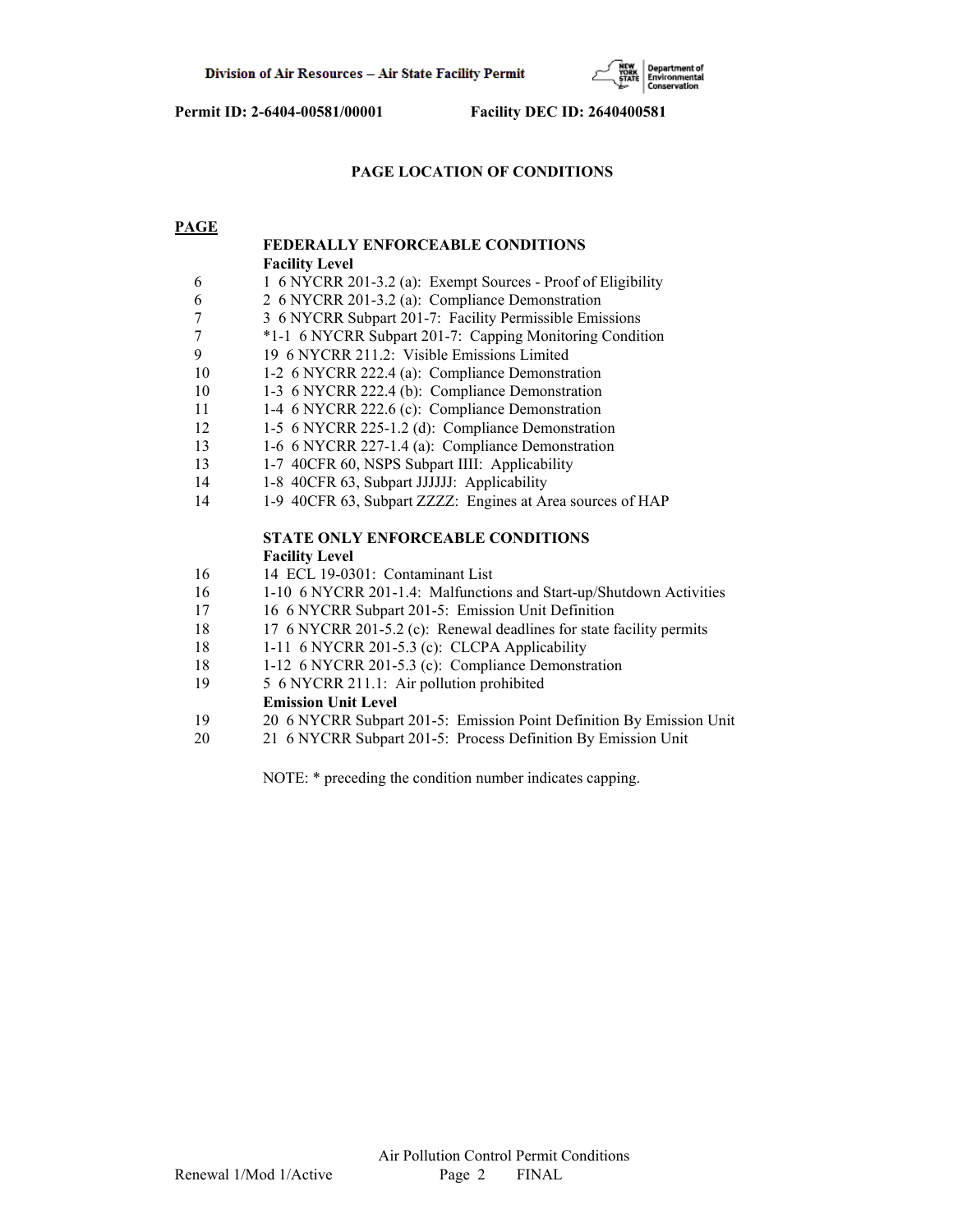

 **FEDERALLY ENFORCEABLE CONDITIONS** Renewal 1/Mod 1/FINAL **\*\*\*\* Facility Level \*\*\*\***

## **NOTIFICATION OF GENERAL PERMITTEE OBLIGATIONS This section contains terms and conditions which are federally enforceable. Permittees may also have other obligations under regulations of general applicability**

#### **Item A: Sealing - 6 NYCRR 200.5**

 The Commissioner may seal an air contamination source to prevent its operation if compliance with 6 NYCRR Chapter III is not met within the time provided by an order of the Commissioner issued in the case of the violation. Sealing means labeling or tagging a source to notify any person that operation of the source is prohibited, and also includes physical means of preventing the operation of an air contamination source without resulting in destruction of any equipment associated with such source, and includes, but is not limited to, bolting, chaining or wiring shut control panels, apertures or conduits associated with such source.

 No person shall operate any air contamination source sealed by the Commissioner in accordance with this section unless a modification has been made which enables such source to comply with all requirements applicable to such modification.

 Unless authorized by the Commissioner, no person shall remove or alter any seal affixed to any contamination source in accordance with this section.

## **Item B: Acceptable Ambient Air Quality - 6 NYCRR 200.6**

 Notwithstanding the provisions of 6 NYCRR Chapter III, Subchapter A, no person shall allow or permit any air contamination source to emit air contaminants in quantities which alone or in combination with emissions from other air contamination sources would contravene any applicable ambient air quality standard and/or cause air pollution. In such cases where contravention occurs or may occur, the Commissioner shall specify the degree and/or method of emission control required.

#### **Item C: Maintenance of Equipment - 6 NYCRR 200.7**

 Any person who owns or operates an air contamination source which is equipped with an emission control device shall operate such device and keep it in a satisfactory state of maintenance and repair in accordance with ordinary and necessary practices, standards and procedures, inclusive of manufacturer's specifications,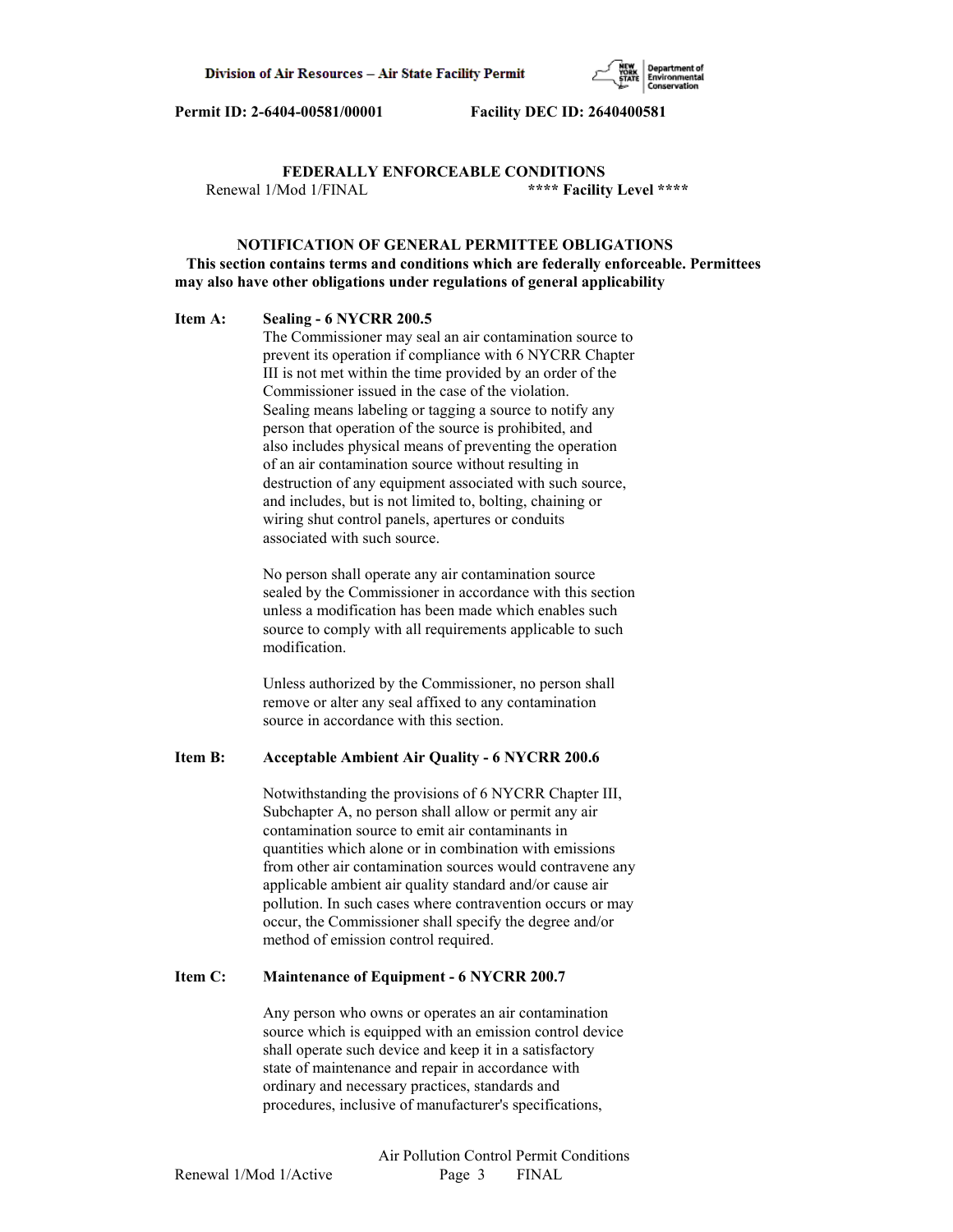

required to operate such device effectively.

#### **Item D: Unpermitted Emission Sources - 6 NYCRR 201-1.2**

 (a) Except as otherwise provided by this Part, construction or operation of a new, modified or existing air contamination source without a registration or permit issued pursuant to this Part is prohibited.

 (b) If an existing facility or emission source was subject to the permitting requirements of this Part at the time of construction or modification, and the owner or operator failed to apply for a permit or registration as described in this Part, the owner or operator must apply for a permit or registration in accordance with the provisions of this Part. The facility or emission source is subject to all regulations that were applicable to it at the time of construction or modification and any subsequent requirements applicable to existing emission sources.

## **Item E: Recycling and Salvage - 6 NYCRR 201-1.7**

 Where practical, any person who owns or operates an air contamination source shall recycle or salvage air contaminants collected in an air cleaning device according to the requirements of 6 NYCRR.

**Item F: Prohibition of Reintroduction of Collected Contaminants to the Air - 6 NYCRR 201-1.8** No person shall unnecessarily remove, handle, or cause to be handled, collected air contaminants from an air cleaning device for recycling, salvage or disposal in a manner that would reintroduce them to the outdoor atmosphere.

**Item G: Proof of Eligibility for Sources Defined as Exempt Activities - 6 NYCRR 201-3.2 (a)** The owner and/or operator of an emission source or unit that is eligible to be exempt, may be required to certify that it operates within the specific criteria described in 6 NYCRR Subpart 201-3. The owner or operator of any such emission source must maintain all required records on-site for a period of five years and make them available to representatives of the Department upon request. Department representatives must be granted access to any facility which contains emission sources or units subject to 6 NYCRR Subpart 201-3, during normal operating hours, for the purpose of determining compliance with this and any other state and federal air pollution control requirements, regulations, or law.

## **Item H: Proof of Eligibility for Sources Defined as Trivial**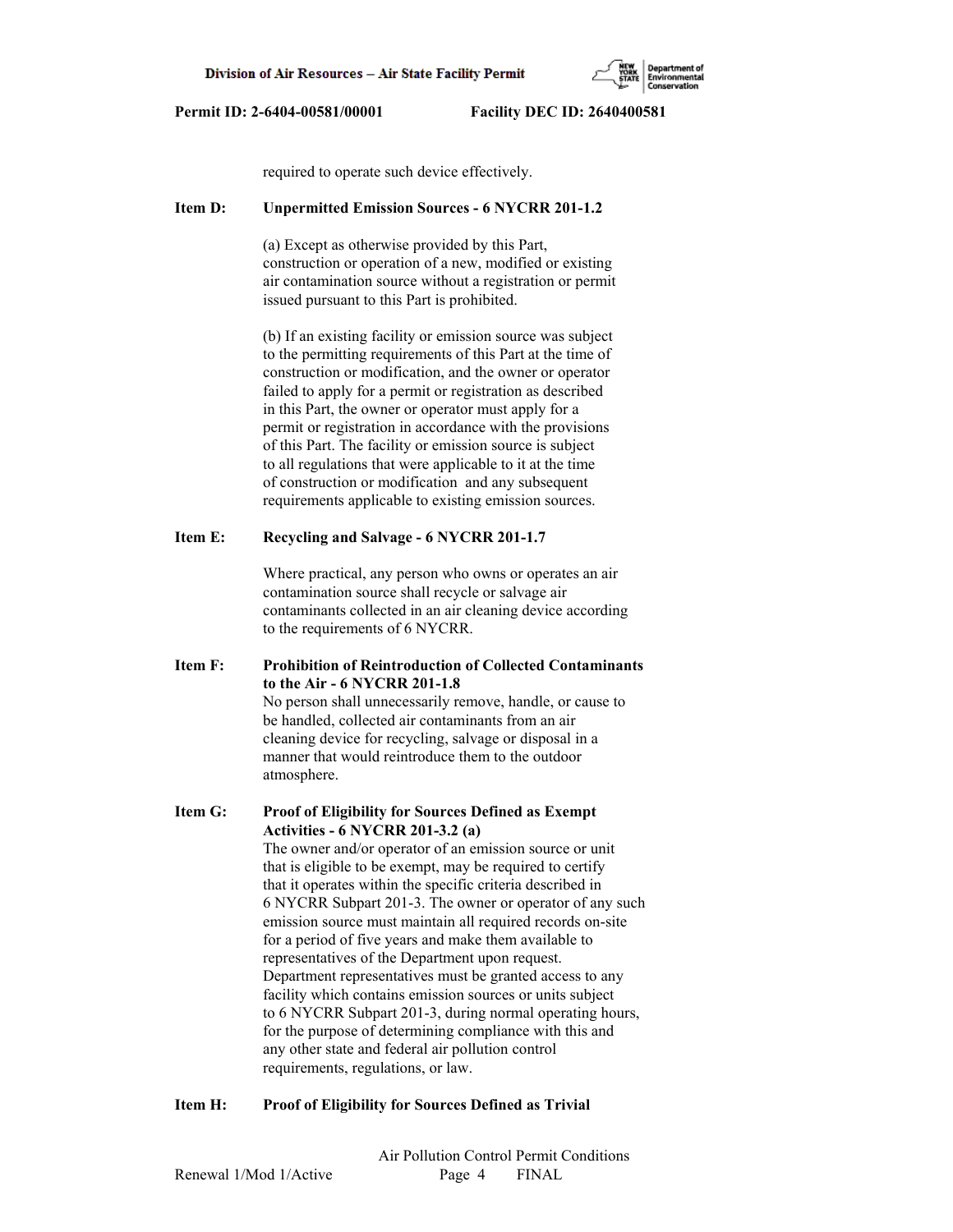## **Activities - 6 NYCRR 201-3.3 (a)**

 The owner and/or operator of an emission source or unit that is listed as being trivial in 6 NYCRR Part 201 may be required to certify that it operates within the specific criteria described in 6 NYCRR Subpart 201-3. The owner or operator of any such emission source must maintain all required records on-site for a period of five years and make them available to representatives of the Department upon request. Department representatives must be granted access to any facility which contains emission sources or units subject to 6 NYCRR Subpart 201-3, during normal operating hours, for the purpose of determining compliance with this and any other state and federal air pollution control requirements, regulations, or law.

#### **Item I: Required Emission Tests - 6 NYCRR 202-1.1**

 An acceptable report of measured emissions shall be submitted, as may be required by the Commissioner, to ascertain compliance or noncompliance with any air pollution code, rule, or regulation. Failure to submit a report acceptable to the Commissioner within the time stated shall be sufficient reason for the Commissioner to suspend or deny an operating permit. Notification and acceptable procedures are specified in 6 NYCRR Subpart 202-1.

**Item J: Open Fires Prohibitions - 6 NYCRR 215.2** Except as allowed by section 215.3 of 6 NYCRR Part 215, no person shall burn, cause, suffer, allow or permit the burning of any materials in an open fire.

#### **Item K: Permit Exclusion - ECL 19-0305**

 The issuance of this permit by the Department and the receipt thereof by the Applicant does not and shall not be construed as barring, diminishing, adjudicating or in any way affecting any legal, administrative or equitable rights or claims, actions, suits, causes of action or demands whatsoever that the Department may have against the Applicant for violations based on facts and circumstances alleged to have occurred or existed prior to the effective date of this permit, including, but not limited to, any enforcement action authorized pursuant to the provisions of applicable federal law, the Environmental Conservation Law of the State of New York (ECL) and Chapter III of the Official Compilation of the Codes, Rules and Regulations of the State of New York (NYCRR). The issuance of this permit also shall not in any way affect pending or future enforcement actions under the Clean Air Act brought by the United States or any person.

#### **Item L: Federally Enforceable Requirements - 40 CFR 70.6 (b)**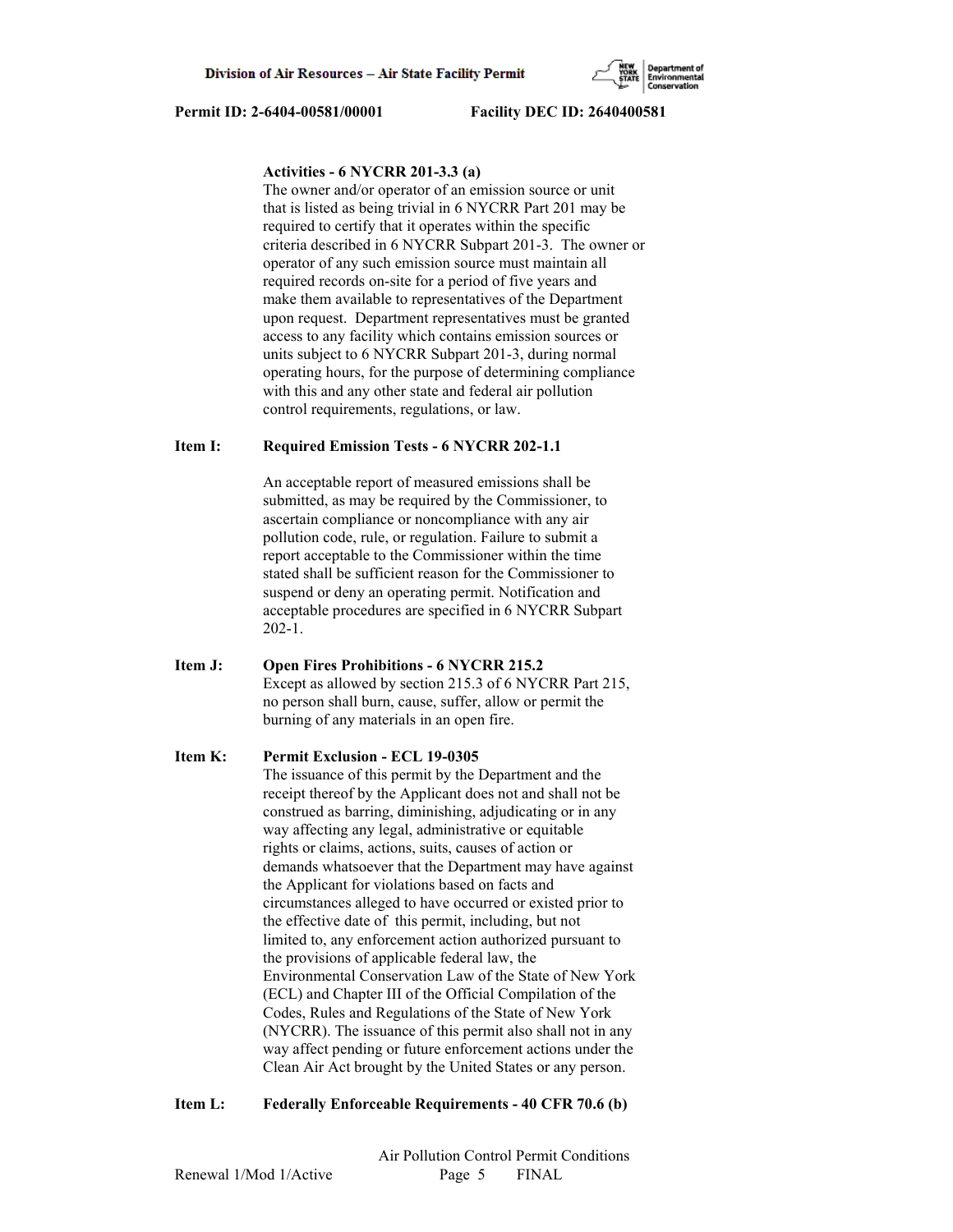

 All terms and conditions in this permit required by the Act or any applicable requirement, including any provisions designed to limit a facility's potential to emit, are enforceable by the Administrator and citizens under the Act. The Department has, in this permit, specifically designated any terms and conditions that are not required under the Act or under any of its applicable requirements as being enforceable under only state regulations.

# **FEDERAL APPLICABLE REQUIREMENTS The following conditions are federally enforceable.**

# **Condition 1: Exempt Sources - Proof of Eligibility Effective between the dates of 04/24/2015 and 04/23/2025**

## **Applicable Federal Requirement:6 NYCRR 201-3.2 (a)**

## **Item 1.1:**

The owner or operator of an emission source or activity that is listed as being exempt may be required to certify that it is operated within the specific criteria described in this Subpart. The owner or operator of any such emission source or activity must maintain all records necessary for demonstrating compliance with this Subpart on-site for a period of five years, and make them available to representatives of the department upon request.

**Condition 2: Compliance Demonstration Effective between the dates of 04/24/2015 and 04/23/2025**

## **Applicable Federal Requirement:6 NYCRR 201-3.2 (a)**

#### **Item 2.1:**

The Compliance Demonstration activity will be performed for the Facility.

## **Item 2.2:**

Compliance Demonstration shall include the following monitoring:

Monitoring Type: WORK PRACTICE INVOLVING SPECIFIC OPERATIONS

Monitoring Description:

 AS PROOF OF EXEMPT ELIGIBILITY FOR THE EMERGENCY GENERATORS, THE FACILITY MUST MAINTAIN MONTHLY RECORDS WHICH DEMONSTRATE THAT EACH ENGINE IS OPERATED LESS THAN 500 HOURS PER YEAR, ON A 12-MONTH ROLLING TOTAL BASIS.

Work Practice Type: HOURS PER YEAR OPERATION Upper Permit Limit: 500.0 hours Monitoring Frequency: MONTHLY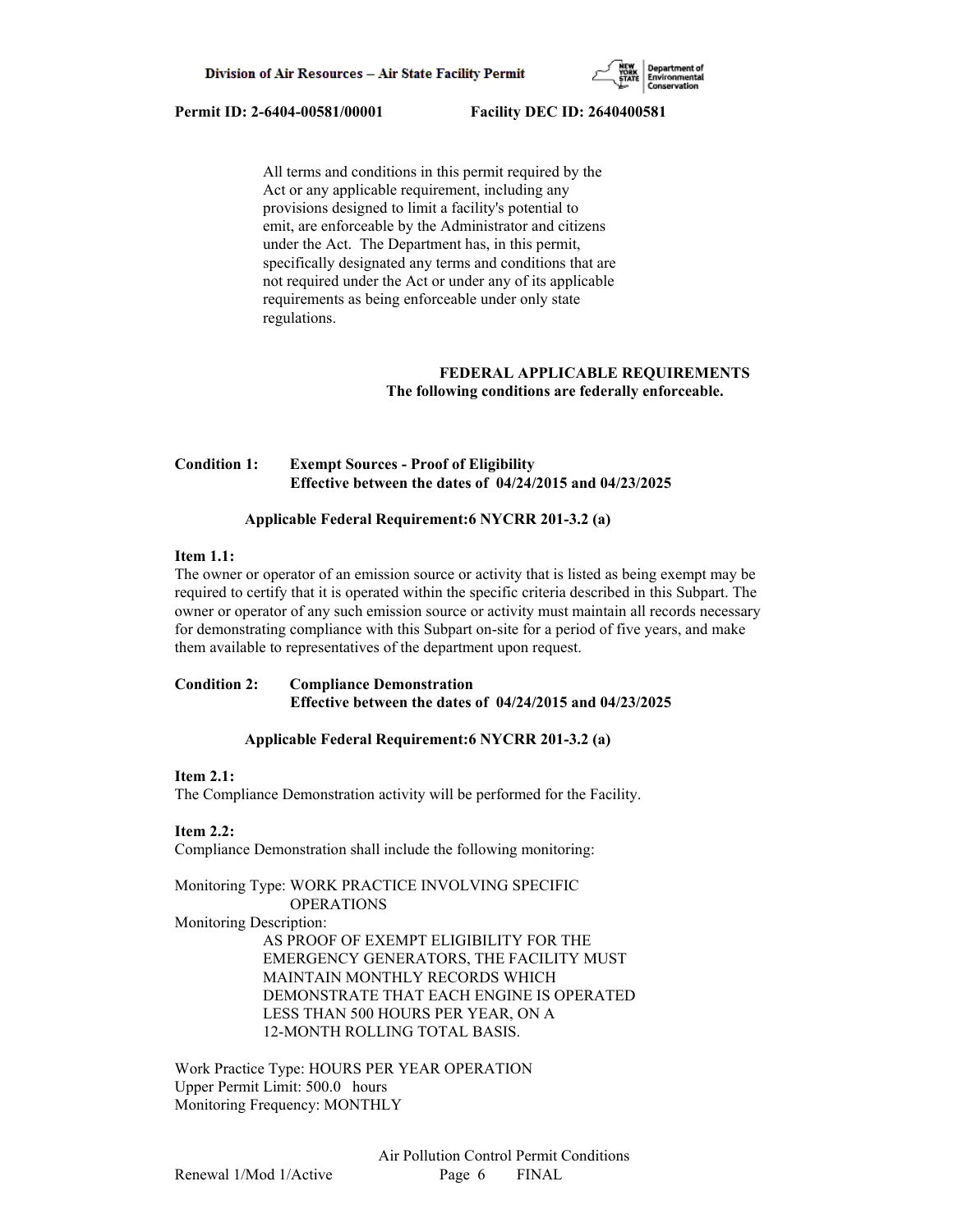

Averaging Method: ANNUAL MAXIMUM ROLLED MONTHLY Reporting Requirements: UPON REQUEST BY REGULATORY AGENCY

## **Condition 3: Facility Permissible Emissions Effective between the dates of 04/24/2015 and 04/23/2025**

## **Applicable Federal Requirement:6 NYCRR Subpart 201-7**

## **Item 3.1:**

The sum of emissions from the emission units specified in this permit shall not equal or exceed the following

Potential To Emit (PTE) rate for each regulated contaminant:

| $CAS No: 0NY210-00-0$ (From Mod 1) |  | PTE: 49,800 pounds |  |
|------------------------------------|--|--------------------|--|
|                                    |  |                    |  |

per year

Name: OXIDES OF NITROGEN

# **Condition 1-1: Capping Monitoring Condition Effective between the dates of 05/25/2022 and 04/23/2025**

# **Applicable Federal Requirement:6 NYCRR Subpart 201-7**

# **Item 1-1.1:**

Under the authority of 6 NYCRR Part 201-7, this condition contains an emission cap for the purpose of limiting emissions from the facility, emission unit or process to avoid being subject to the following applicable requirement(s) that the facility, emission unit or process would otherwise be subject to:

> 6 NYCRR Subpart 201-6 6 NYCRR Subpart 231-5

# **Item 1-1.2:**

Operation of this facility shall take place in accordance with the approved criteria, emission limits, terms, conditions and standards in this permit.

# **Item 1-1.3:**

The owner or operator of the permitted facility must maintain all required records on-site for a period of five years and make them available to representatives of the Department upon request. Department representatives must be granted access to any facility regulated by this Subpart, during normal operating hours, for the purpose of determining compliance with this and any other state and federal air pollution control requirements, regulations or law.

# **Item 1-1.4:**

On an annual basis, unless otherwise specified below, beginning one year after the granting of an emissions cap, the responsible official shall provide a certification to the Department that the facility has operated all emission units within the limits imposed by the emission cap. This certification shall include a brief summary of the emissions subject to the cap for that time period and a comparison to the threshold levels that would require compliance with an applicable requirement.

# **Item 1-1.5:**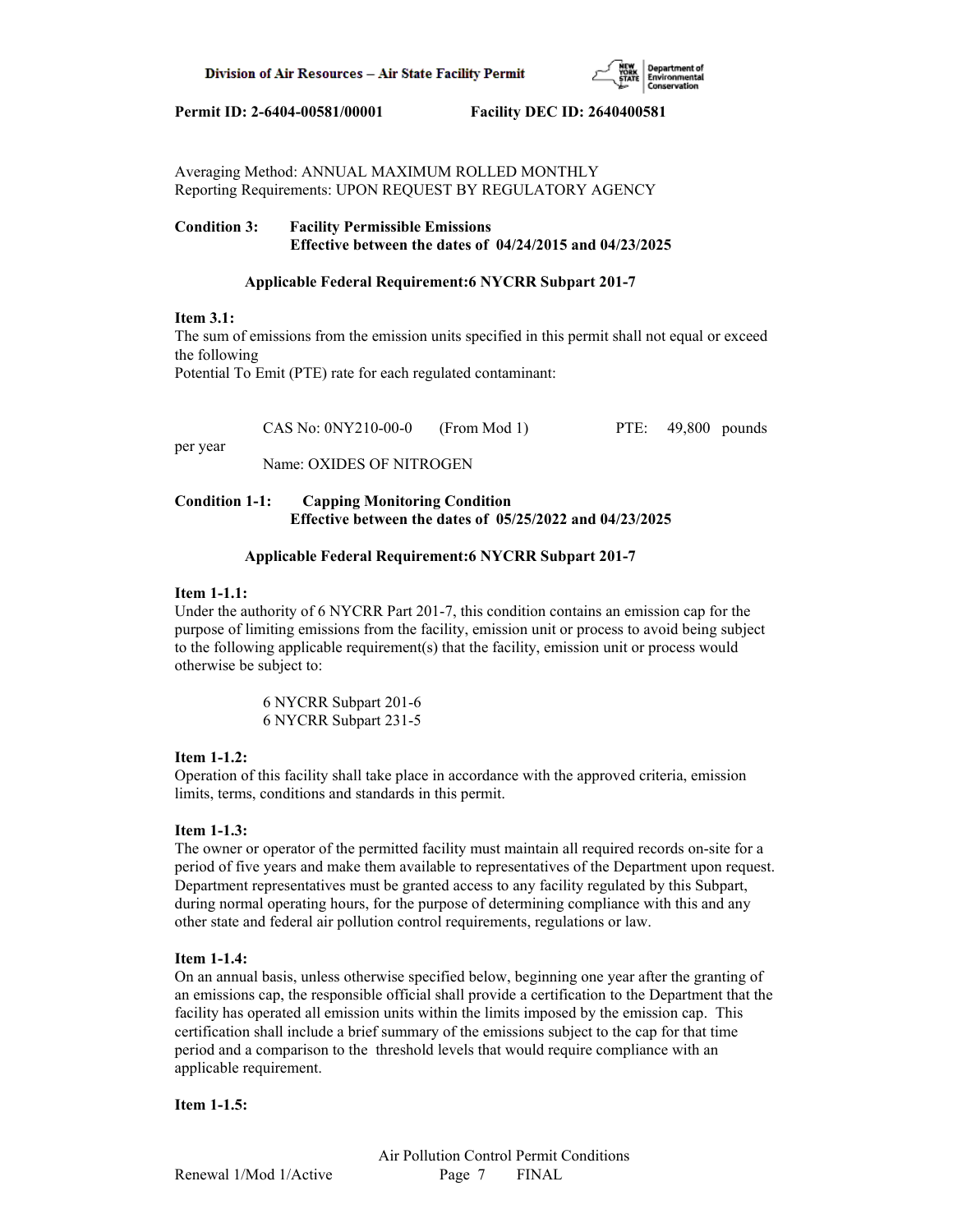

The emission of pollutants that exceed the applicability thresholds for an applicable requirement, for which the facility has obtained an emissions cap, constitutes a violation of Part 201 and of the Act.

## **Item 1-1.6:**

The Compliance Demonstration activity will be performed for the Facility.

| Regulated Contaminant(s): |                           |
|---------------------------|---------------------------|
| CAS No: 0NY210-00-0       | <b>OXIDES OF NITROGEN</b> |

#### **Item 1-1.7:**

Compliance Demonstration shall include the following monitoring:

 Capping: Yes Monitoring Type: MONITORING OF PROCESS OR CONTROL DEVICE PARAMETERS AS SURROGATE

# Monitoring Description:

 The facility owner or operator shall limit emissions of Oxides of Nitrogen (NOx) to less than 49,800 pounds (24.9 tons) per year on a rolling 12-month total basis.

 To demonstrate compliance with this limit the facility owner or operator shall maintain a record of the quantity of each fuel fired at the facility on a monthly basis.

 The facility owner or operator shall calculate monthly and rolling 12-month total NOx emissions (including exempt sources) using the following formula:

 $(A \times E1) + (B \times E2) + (C \times E3) + (D \times E4) + (E \times E5) + (F$  $x E6$  + (G x E7) = monthly NOx emissions (pounds)

Where:

 $A =$ The latest facility specific emission rate for engine ES00001 firing natural gas (Stack Test of 4/23/2003), 31.3 lb/mmscf;  $E1 =$  Monthly total natural gas fired in 2370 kW engine generator, in mmscf;  $B$  = The latest facility specific emission rate for engine ES00001 firing diesel fuel (Stack Test of 4/23/2003), 0.028 lb/gal;  $E2 =$  Monthly total diesel fuel fired in 2370 kW engine generator, in gallons;  $C =$ The latest AP-42 emission factor for natural gas fired in boilers, in lb/mmscf;  $E3$  = Monthly total natural gas fired in boilers, in mmscf;  $D$  = The latest AP-42 emission factor for #2 oil fired in boilers, in lb/gal;  $E4 =$  Monthly total #2 oil fired in boilers, in gallons;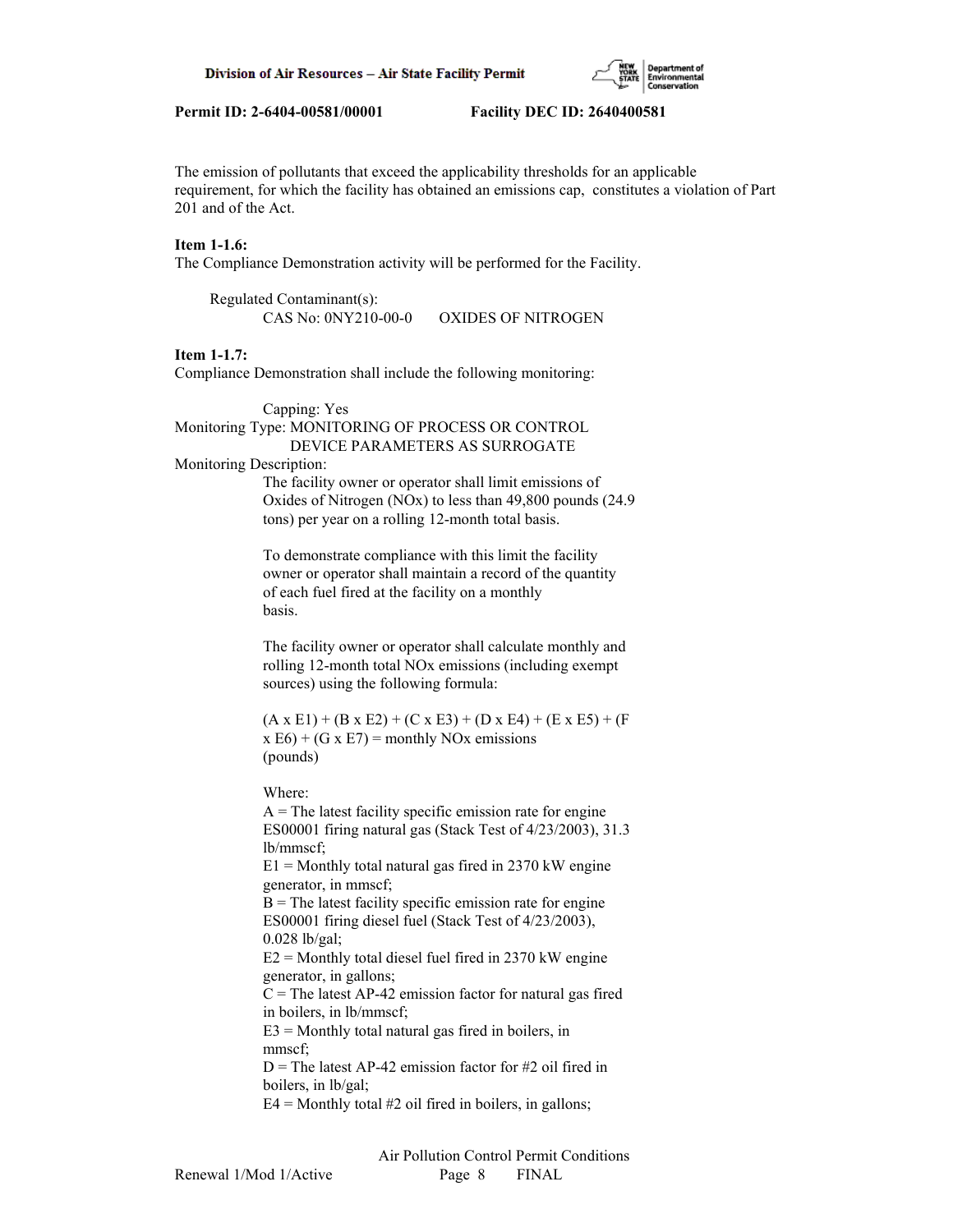$E =$ The latest facility specific emission rate (EPA) Certificate of Conformity), in pounds per gallon;  $E5 =$  Monthly total diesel fuel fired in three (3) 2500 kW emergency engine generators, in gallons;  $F =$ The latest AP-42 emission factor for diesel fuel fired in 605 kW emergency engine generator, in pounds per gallon;  $E6$  = Monthly total diesel fuel fired in 605 kW emergency engine generators, in gallons;  $G =$ The latest AP-42 emission factor for diesel fuel fired in 1600 kW emergency engine generator, in pounds per gallon;

 $E7 =$  Monthly total diesel fuel fired in 1600 kW emergency engine generators, in gallons

 The facility owner or operator shall maintain a record of each monthly and rolling 12-month total calculation performed pursuant to this condition and all data used when making the calculation.

 All records kept pursuant to this condition shall be maintained at the facility for a period of at least five years and must be provided to the Department upon request.

 The facility owner or operator shall prepare and submit an annual capping certification to the Department. Each certification shall contain the monthly and rolling 12-month total NOx emissions calculated pursuant to this condition. In addition, the report shall contain a summary of the data used to perform the calculations.

 In addition, the report shall contain a summary of the data used to perform the calculations.

Parameter Monitored: OXIDES OF NITROGEN Upper Permit Limit: 49800 pounds per year Monitoring Frequency: MONTHLY Averaging Method: ANNUAL MAXIMUM ROLLED MONTHLY Reporting Requirements: ANNUALLY (CALENDAR) Reports due 30 days after the reporting period. The initial report is due 1/30/2023. Subsequent reports are due every 12 calendar month(s).

## **Condition 19: Visible Emissions Limited Effective between the dates of 04/24/2015 and 04/23/2025**

## **Applicable Federal Requirement:6 NYCRR 211.2**

# **Item 19.1:**

Except as permitted by a specific part of this Subchapter and for open fires for which a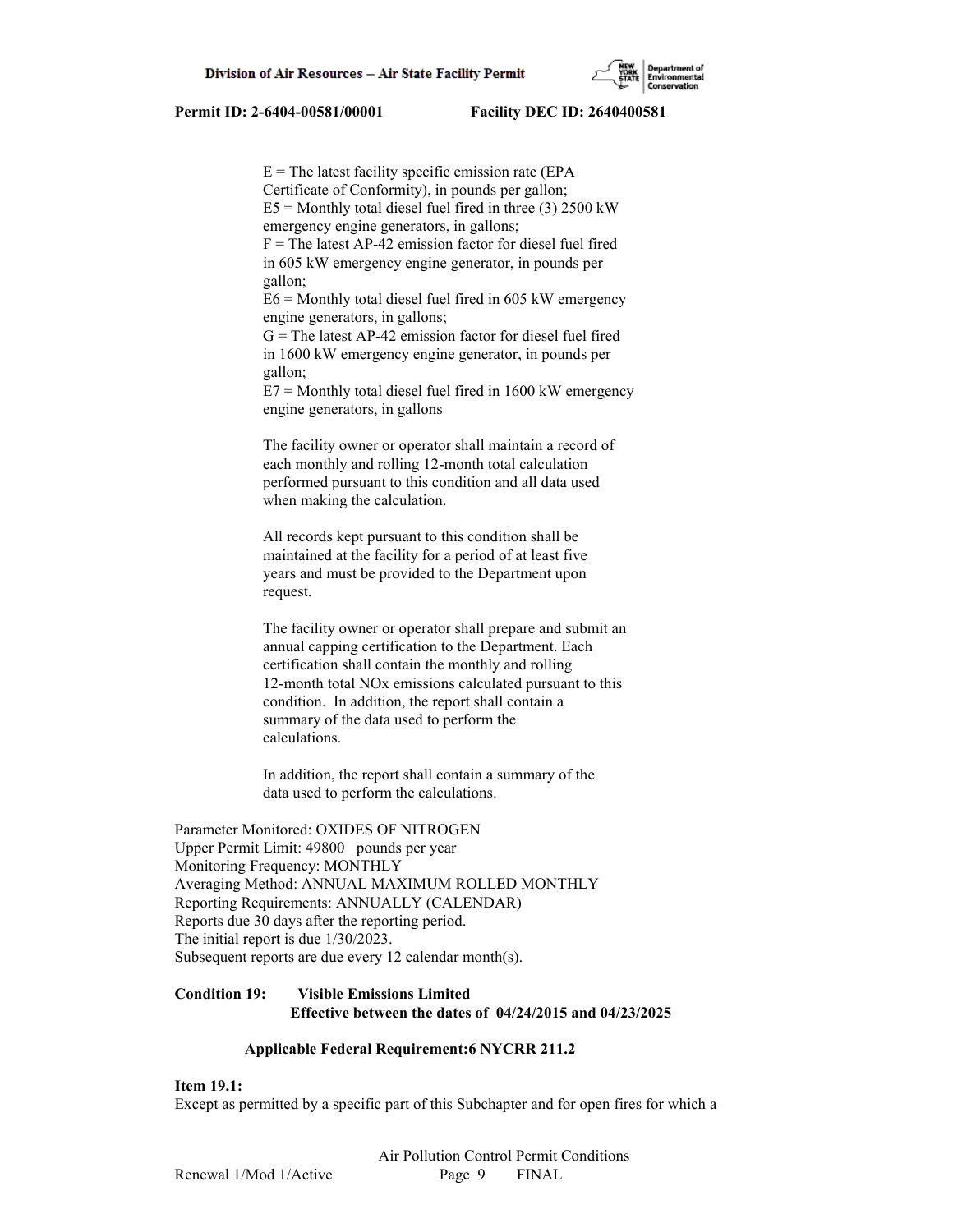

restricted burning permit has been issued, no person shall cause or allow any air contamination source to emit any material having an opacity equal to or greater than 20 percent (six minute average) except for one continuous six-minute period per hour of not more than 57 percent opacity.

# **Condition 1-2: Compliance Demonstration Effective between the dates of 05/25/2022 and 04/23/2025**

## **Applicable Federal Requirement:6 NYCRR 222.4 (a)**

## **Item 1-2.1:**

The Compliance Demonstration activity will be performed for the Facility.

## **Item 1-2.2:**

Compliance Demonstration shall include the following monitoring:

Monitoring Type: RECORD KEEPING/MAINTENANCE PROCEDURES Monitoring Description:

> Effective May 1, 2021, owners or operators of economic dispatch sources subject to Part 222 must comply with the following requirements: combustion turbines, compression-ignition engines, and lean-burn engines must employ an emission source of model year 2000 or newer or must have a NOx emission rate less than or equal to 2.96 pounds per megawatt-hour as certified in writing by a professional engineer. This certification must be maintained, at the facility or at a Department approved alternative location, until the emission source has performed an approved stack test which confirms compliance with the emission limits in 222.3(b).

Monitoring Frequency: AS REQUIRED - SEE PERMIT MONITORING DESCRIPTION

Averaging Method: AVERAGING METHOD - SEE MONITORING DESCRIPTION

Reporting Requirements: UPON REQUEST BY REGULATORY AGENCY

## **Condition 1-3: Compliance Demonstration Effective between the dates of 05/25/2022 and 04/23/2025**

# **Applicable Federal Requirement:6 NYCRR 222.4 (b)**

## **Item 1-3.1:**

The Compliance Demonstration activity will be performed for the Facility.

 Regulated Contaminant(s): CAS No: 0NY210-00-0 OXIDES OF NITROGEN

## **Item 1-3.2:**

Compliance Demonstration shall include the following monitoring:

Monitoring Type: INTERMITTENT EMISSION TESTING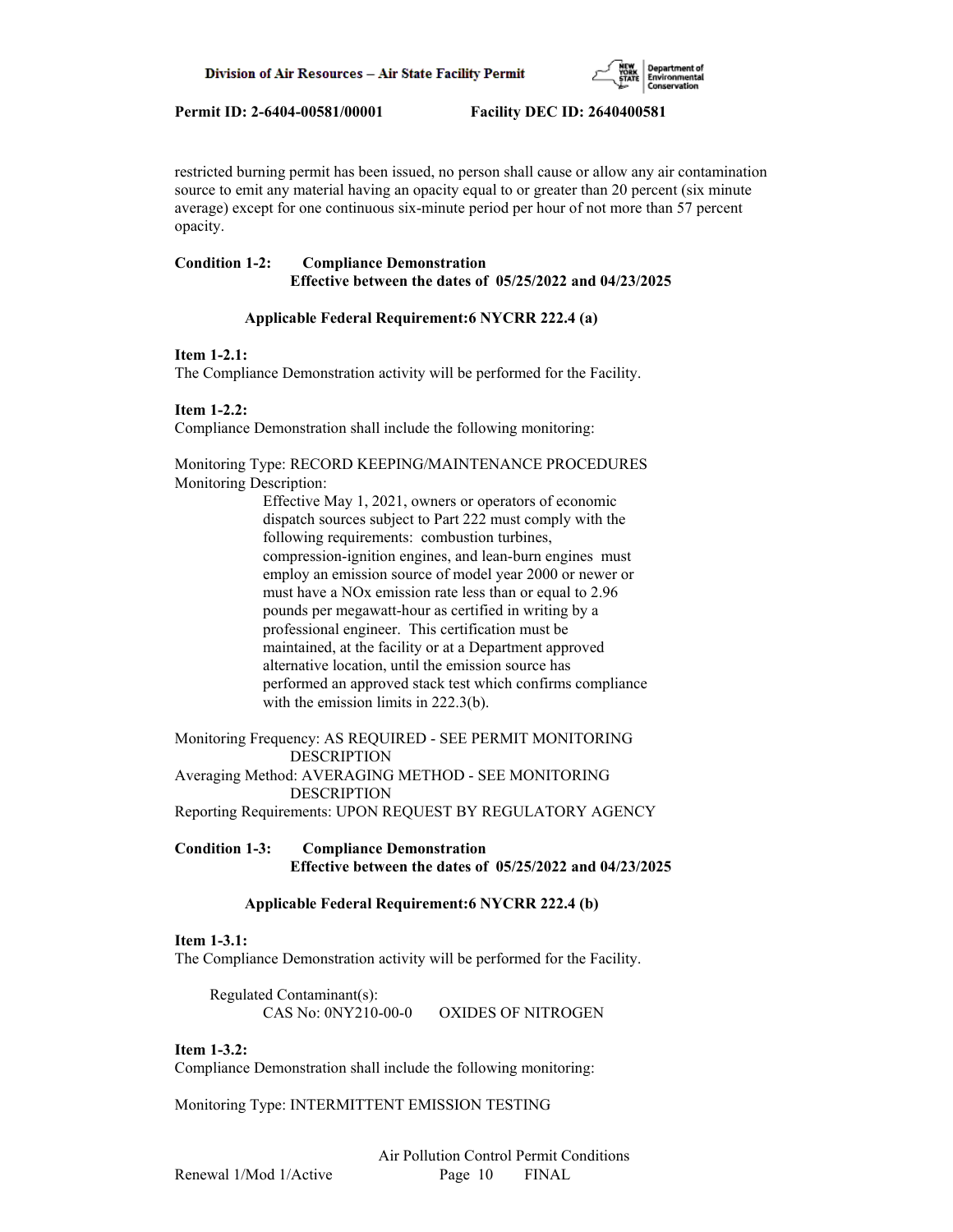

#### Monitoring Description:

 The owner or operator of a compression ignition engine greater than or equal to 750 bhp power output used as an economic dispatch source must meet a NOx emission limit of  $0.50$  g/bhp-hr.

 The owner or operator must conduct an initial compliance test for NOx prior to the May 1, 2025 compliance date (unless a compliance time extension, as allowed under 222.4(c), has been granted). At least 15 days prior to the test, the owner or operator of the source must notify the Regional Air Pollution Control Engineer in writing the scheduled date of the emissions test. Written test protocols are required only if the test method listed in 222.5(b)(2) will not be used during the emissions testing. In such case, the emissions test may not commence until 15 calendar days following the Department's approval of the protocols.

 Each emissions test must be conducted at the maximum load relief of the economic dispatch source. Also, the span of the monitoring system used to conduct the test must be selected such that the pollutant gas concentration equivalent to the emission limit is not less than 30 percent of the span.

 The owner or operator must submit an electronic copy of the emission test report to the Department within 60 calendar days after the completion of the test(s). In addition, the data collected during the test must be available to the Department in an electronic format acceptable to the Department. The emission test results must be maintained at a facility or at a Department approved alternate location for five years from the date of the emission test.

Parameter Monitored: OXIDES OF NITROGEN Upper Permit Limit: 0.50 grams per brake horsepower-hour Reference Test Method: Method 7E Monitoring Frequency: SINGLE OCCURRENCE Averaging Method: AVERAGING METHOD AS PER REFERENCE TEST METHOD INDICATED Reporting Requirements: AS REQUIRED - SEE MONITORING DESCRIPTION

# **Condition 1-4: Compliance Demonstration Effective between the dates of 05/25/2022 and 04/23/2025**

#### **Applicable Federal Requirement:6 NYCRR 222.6 (c)**

## **Item 1-4.1:**

The Compliance Demonstration activity will be performed for the Facility.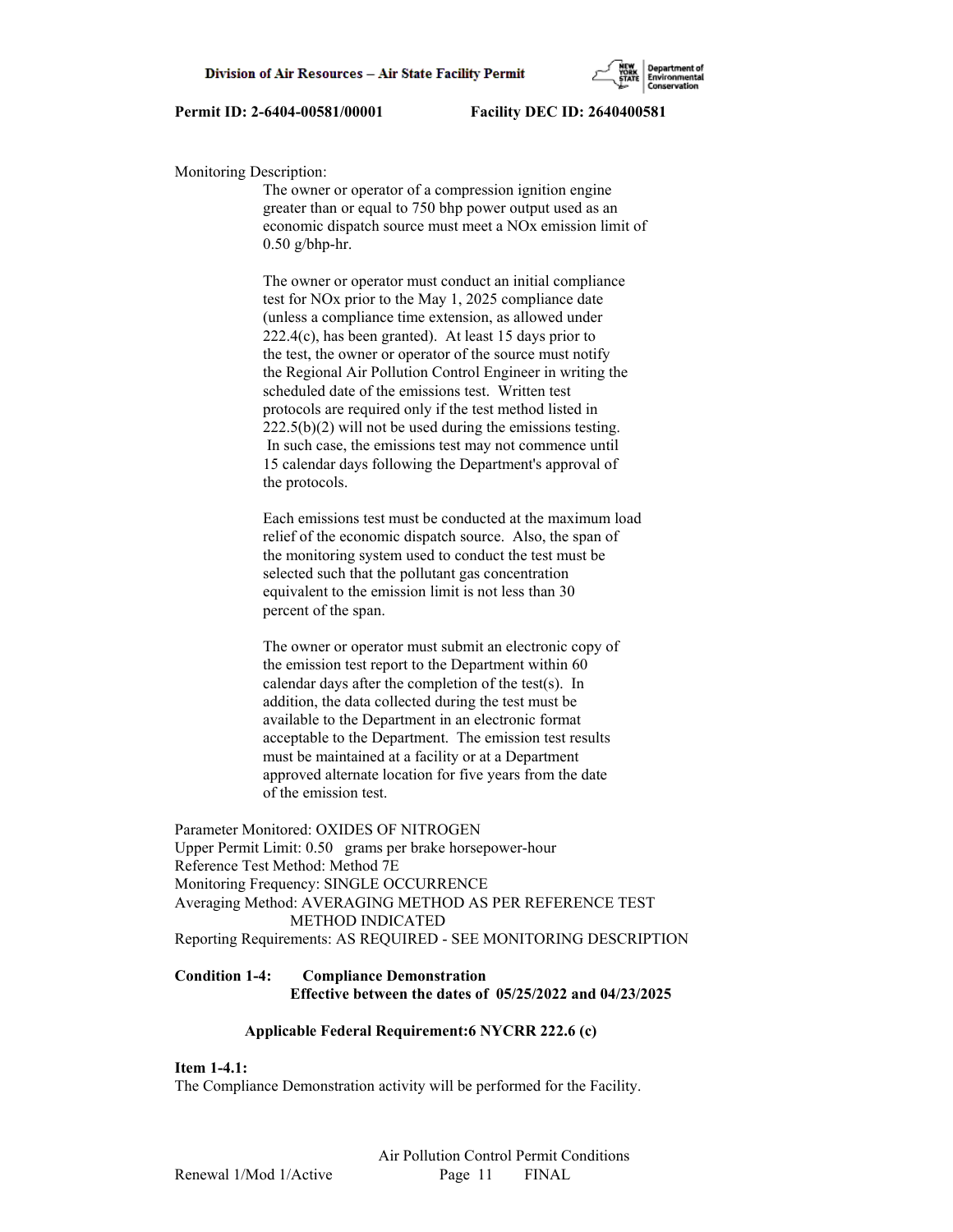

#### **Item 1-4.2:**

Compliance Demonstration shall include the following monitoring:

Monitoring Type: RECORD KEEPING/MAINTENANCE PROCEDURES Monitoring Description:

> The owner or operator of an economic dispatch source must maintain on site or at an alternative location, as approved by the Department, records of operational data in a format acceptable to the Department. The following data must be recorded monthly and maintained for five years from the date the data were recorded:

(1) hours of operation;

 (2) type and quantity of fuel(s) used or purchased; and

 (3) electricity generated by economic dispatch source in kilowatt-hours.

Monitoring Frequency: MONTHLY Averaging Method: AVERAGING METHOD - SEE MONITORING DESCRIPTION

Reporting Requirements: UPON REQUEST BY REGULATORY AGENCY

## **Condition 1-5: Compliance Demonstration Effective between the dates of 05/25/2022 and 04/23/2025**

#### **Applicable Federal Requirement:6 NYCRR 225-1.2 (d)**

#### **Item 1-5.1:**

The Compliance Demonstration activity will be performed for the Facility.

## **Item 1-5.2:**

Compliance Demonstration shall include the following monitoring:

#### Monitoring Type: WORK PRACTICE INVOLVING SPECIFIC OPERATIONS

Monitoring Description:

 Owners or operators of emission sources that fire distillate oil are limited to a 0.0015 percent sulfur content by weight of the fuel. Compliance with the sulfur-in-fuel limitation is based on fuel vendor receipts. All fuel vendor receipts must be maintained on site or at a Department approved alternative location for a minimum of five years.

 Note - Process sources and incinerators must comply with the above requirements on or after July 1, 2023.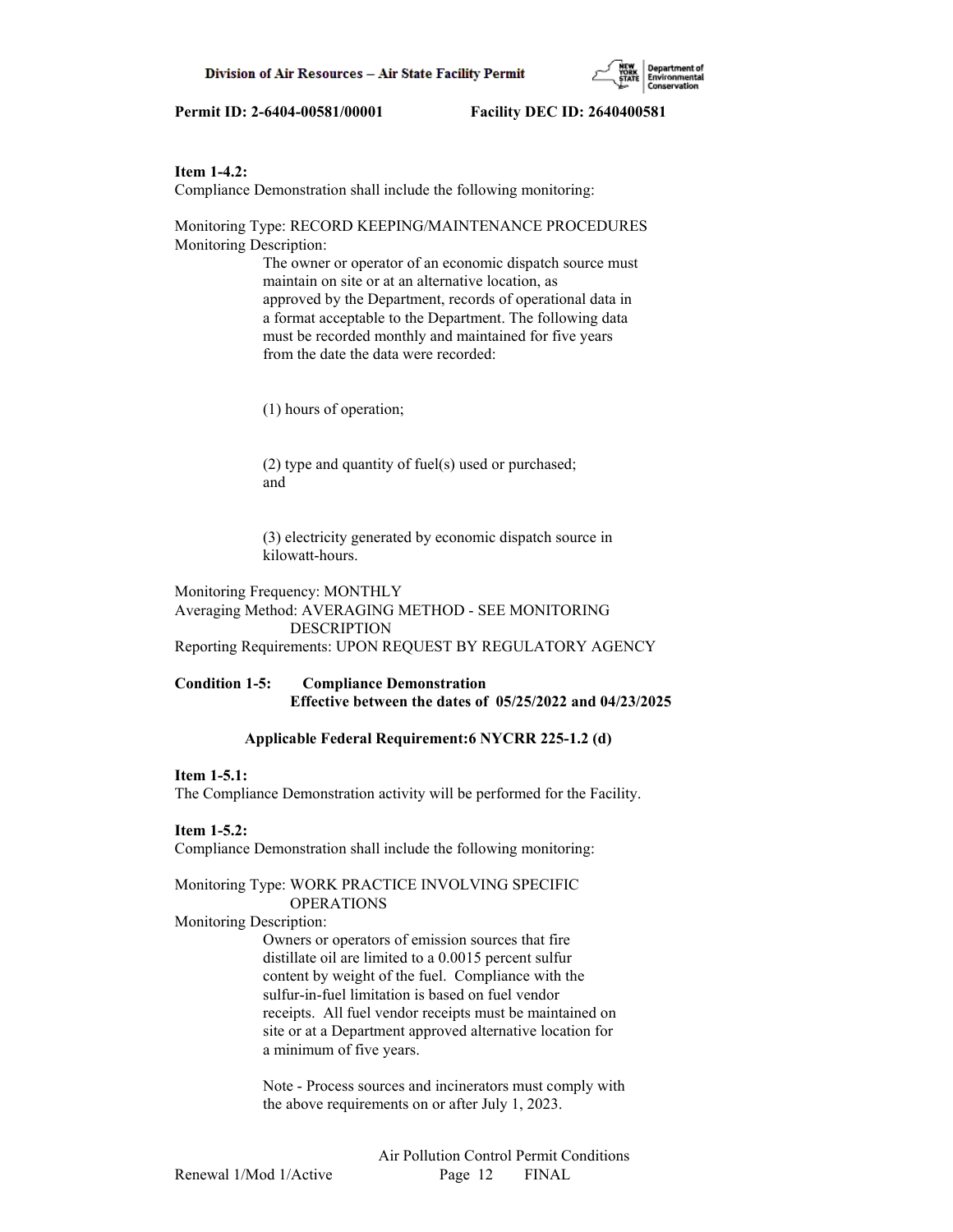

Work Practice Type: PARAMETER OF PROCESS MATERIAL Process Material: DISTILLATES - NUMBER 1 AND NUMBER 2 OIL Parameter Monitored: SULFUR CONTENT Upper Permit Limit: 0.0015 percent by weight Monitoring Frequency: PER DELIVERY Averaging Method: MAXIMUM - NOT TO BE EXCEEDED AT ANY TIME (INSTANTANEOUS/DISCRETE OR GRAB) Reporting Requirements: UPON REQUEST BY REGULATORY AGENCY

# **Condition 1-6: Compliance Demonstration Effective between the dates of 05/25/2022 and 04/23/2025**

## **Applicable Federal Requirement:6 NYCRR 227-1.4 (a)**

## **Item 1-6.1:**

The Compliance Demonstration activity will be performed for the Facility.

#### **Item 1-6.2:**

Compliance Demonstration shall include the following monitoring:

## Monitoring Type: MONITORING OF PROCESS OR CONTROL DEVICE PARAMETERS AS SURROGATE

Monitoring Description:

 No owner or operator of a stationary combustion installation subject to this Subpart shall operate an emission source which exhibits greater than 20 percent opacity (based on a six minute average), except for one 6 minute period per hour of not more than 27 percent opacity. The owner or operator will conduct a Method 9 test annually. A report of the results of the test will be submitted to the Department within 30 days of the completion of the Method 9 test. All records generated by the permittee must be maintained at the facility or at an alternative location approved by the Department for a minimum of five years.

Parameter Monitored: OPACITY Upper Permit Limit: 20 percent Reference Test Method: 40 CFR 60, Appendix A, Method 9 Monitoring Frequency: ANNUALLY Averaging Method: 6-MINUTE AVERAGE (METHOD 9) Reporting Requirements: AS REQUIRED - SEE MONITORING DESCRIPTION

# **Condition 1-7: Applicability Effective between the dates of 05/25/2022 and 04/23/2025**

## **Applicable Federal Requirement:40CFR 60, NSPS Subpart IIII**

**Item 1-7.1:**

Facilities that have stationary compression ignition internal combustion engines must comply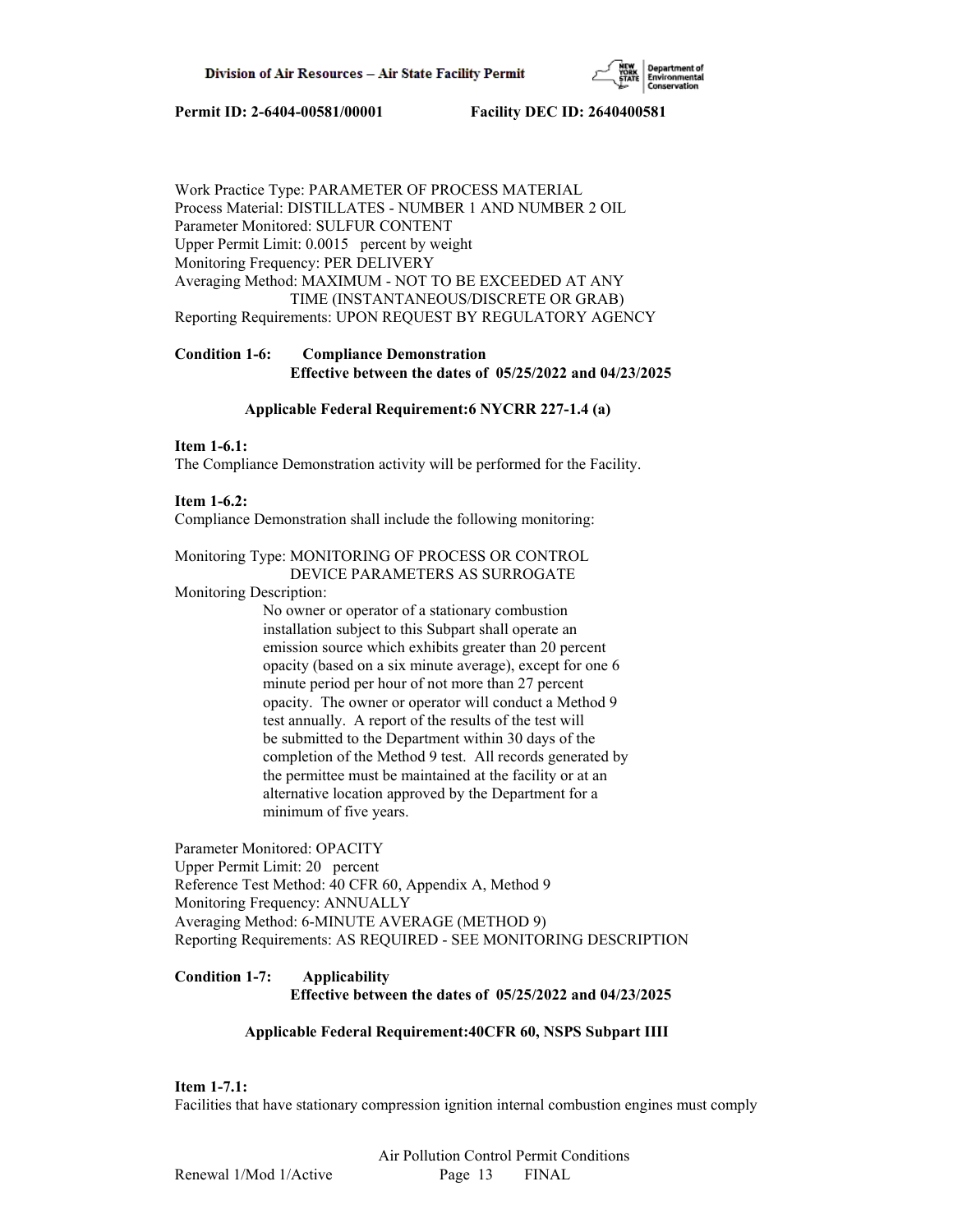

with applicable portions of 40 CFR 60 Subpart IIII.

# **Condition 1-8: Applicability Effective between the dates of 05/25/2022 and 04/23/2025**

## **Applicable Federal Requirement:40CFR 63, Subpart JJJJJJ**

# **Item 1-8.1:**

Facilities that are area sources of HAP with industrial, commercial, or institutional boilers must comply with applicable portions of 40 CFR 63 JJJJJJ.

# **Condition 1-9: Engines at Area sources of HAP Effective between the dates of 05/25/2022 and 04/23/2025**

## **Applicable Federal Requirement:40CFR 63, Subpart ZZZZ**

## **Item 1-9.1:**

Internal combustion engines, constructed or re-constructed on or after June 12, 2006, that meet the requirements of 40 CFR 60 Subpart IIII or Subpart JJJJ meet the requirements of 40 CFR 63 Subpart ZZZZ.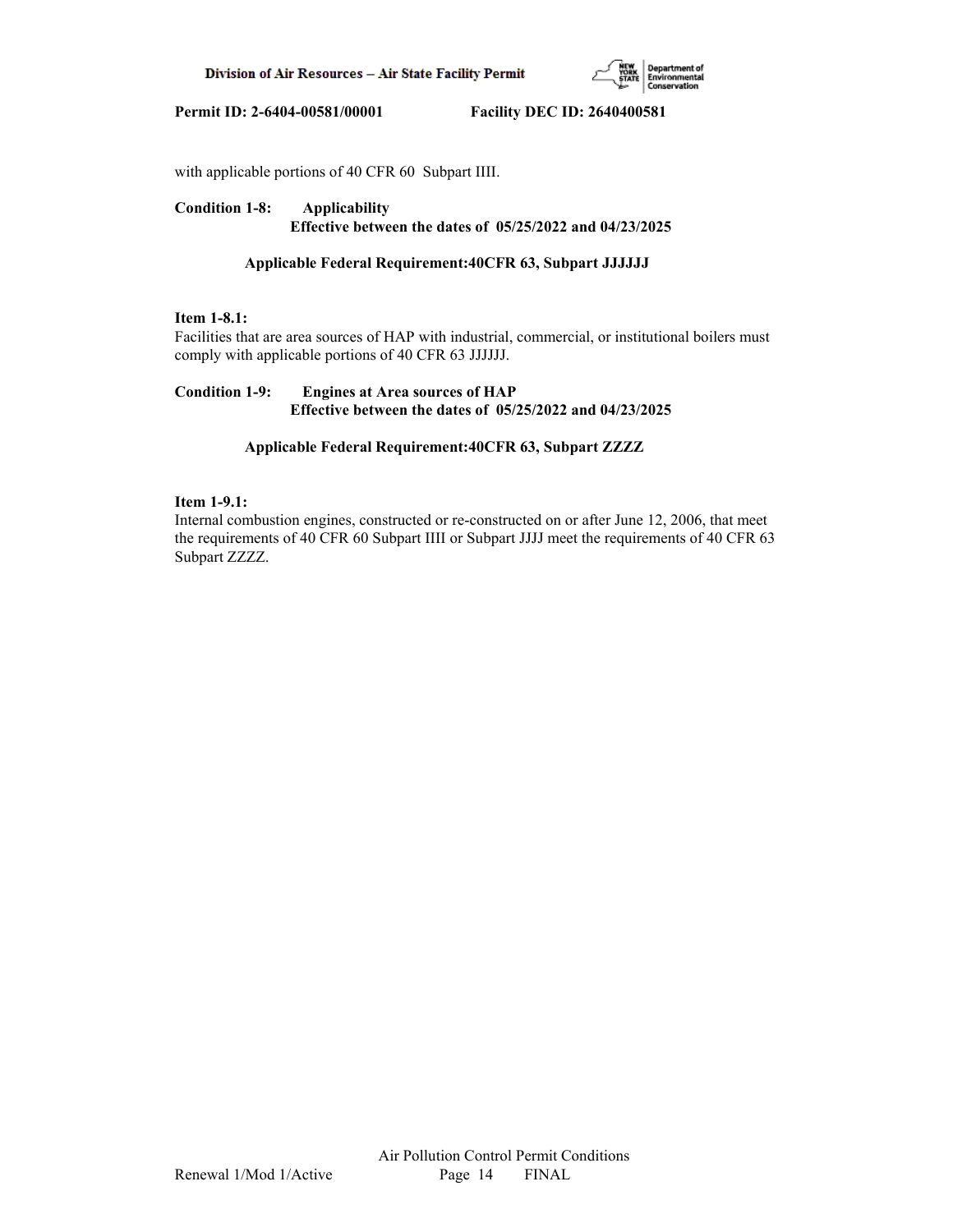

## **STATE ONLY ENFORCEABLE CONDITIONS \*\*\*\* Facility Level \*\*\*\***

## **NOTIFICATION OF GENERAL PERMITTEE OBLIGATIONS This section contains terms and conditions which are not federally enforceable. Permittees may also have other obligations under regulations of general applicability**

#### **Item A: Emergency Defense - 6 NYCRR 201-1.5**

 An emergency, as defined in 6 NYCRR subpart 201-2, constitutes an affirmative defense to penalties sought in an enforcement action brought by the department for noncompliance with emissions limitations or permit conditions for all facilities in New York State.

 (a) The affirmative defense of emergency shall demonstrate, through properly signed, contemporaneous operating logs, or other relevant evidence that:

 (1) an emergency occurred and that the facility owner or operator can identify the cause(s) of the emergency;

 (2) the equipment at the facility was being properly operated and maintained;

 (3) during the period of the emergency the facility owner or operator took all reasonable steps to minimize the levels of emissions that exceeded the emission standards, or other requirements in the permit; and

 (4) the facility owner or operator notified the department within two working days after the event occurred. This notice must contain a description of the emergency, any steps taken to mitigate emissions, and any corrective actions taken.

 (b) In any enforcement proceeding, the facility owner or operator seeking to establish the occurrence of an emergency has the burden of proof.

 (c) This provision is in addition to any emergency or malfunction provision contained in any applicable requirement.

Item B: **Public Access to Recordkeeping for Facilities With State Facility Permits - 6 NYCRR 201-1.10 (a)** Where facility owners and/or operators keep records pursuant to compliance with the requirements of 6 NYCRR Subpart 201-5.4, and/or the emission capping requirements of 6 NYCRR Subpart 201-7, the Department will make such records available to the public upon request in accordance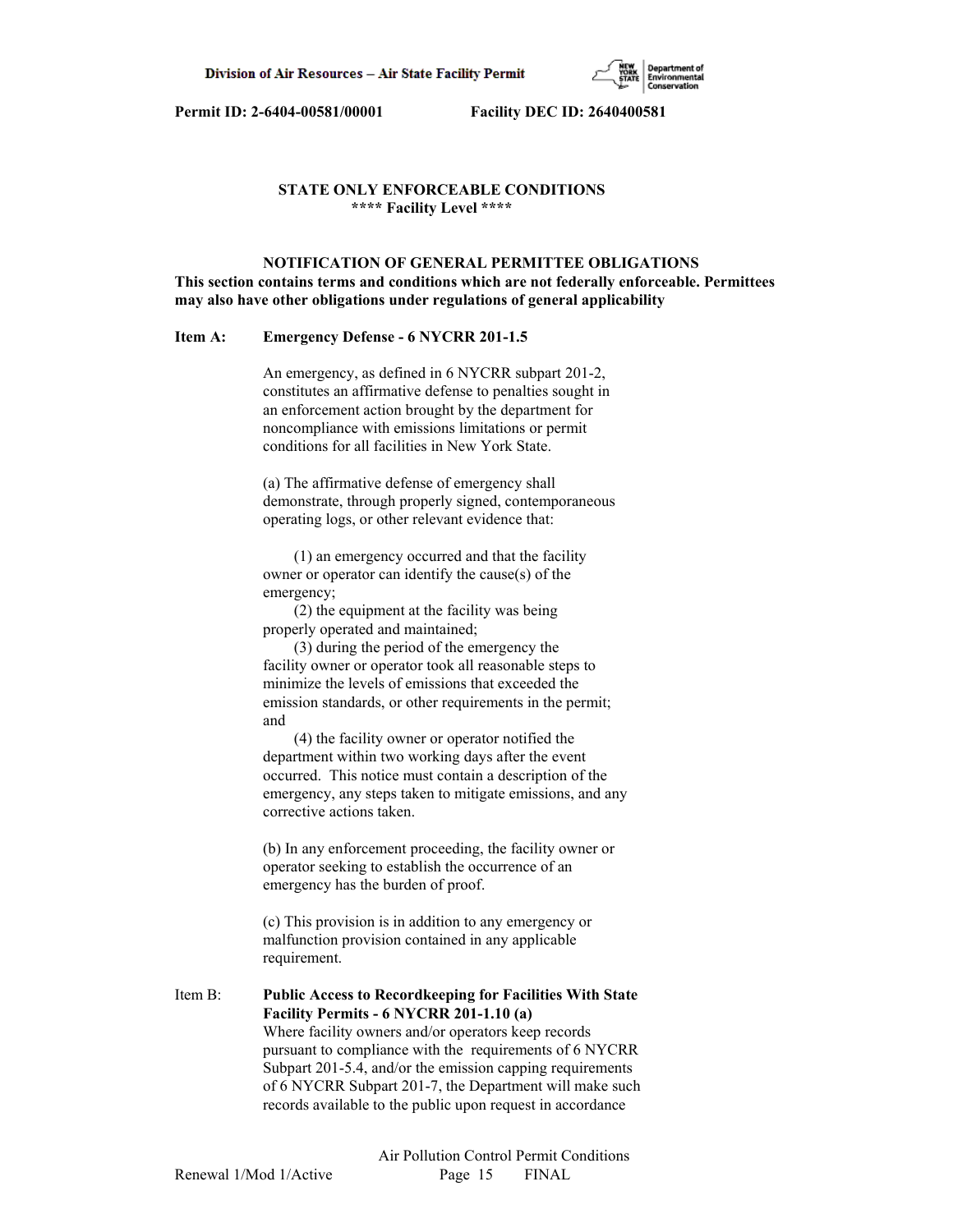with 6 NYCRR Part 616 - Public Access to Records. Facility owners and/or operators must submit the records required to comply with the request within sixty working days of written notification by the Department.

## Item C: **General Provisions for State Enforceable Permit Terms and Condition - 6 NYCRR Part 201-5**

 Any person who owns and/or operates stationary sources shall operate and maintain all emission units and any required emission control devices in compliance with all applicable Parts of this Chapter and existing laws, and shall operate the facility in accordance with all criteria, emission limits, terms, conditions, and standards in this permit. Failure of such person to properly operate and maintain the effectiveness of such emission units and emission control devices may be sufficient reason for the Department to revoke or deny a permit.

 The owner or operator of the permitted facility must maintain all required records on-site for a period of five years and make them available to representatives of the Department upon request. Department representatives must be granted access to any facility regulated by this Subpart, during normal operating hours, for the purpose of determining compliance with this and any other state and federal air pollution control requirements, regulations or law.

# **STATE ONLY APPLICABLE REQUIREMENTS The following conditions are state only enforceable.**

## **Condition 14: Contaminant List Effective between the dates of 04/24/2015 and 04/23/2025**

#### **Applicable State Requirement:ECL 19-0301**

#### **Item 14.1:**

Emissions of the following contaminants are subject to contaminant specific requirements in this permit(emission limits, control requirements or compliance monitoring conditions).

> CAS No: 0NY210-00-0 Name: OXIDES OF NITROGEN

# **Condition 1-10: Malfunctions and Start-up/Shutdown Activities Effective between the dates of 05/25/2022 and 04/23/2025**

#### **Applicable State Requirement:6 NYCRR 201-1.4**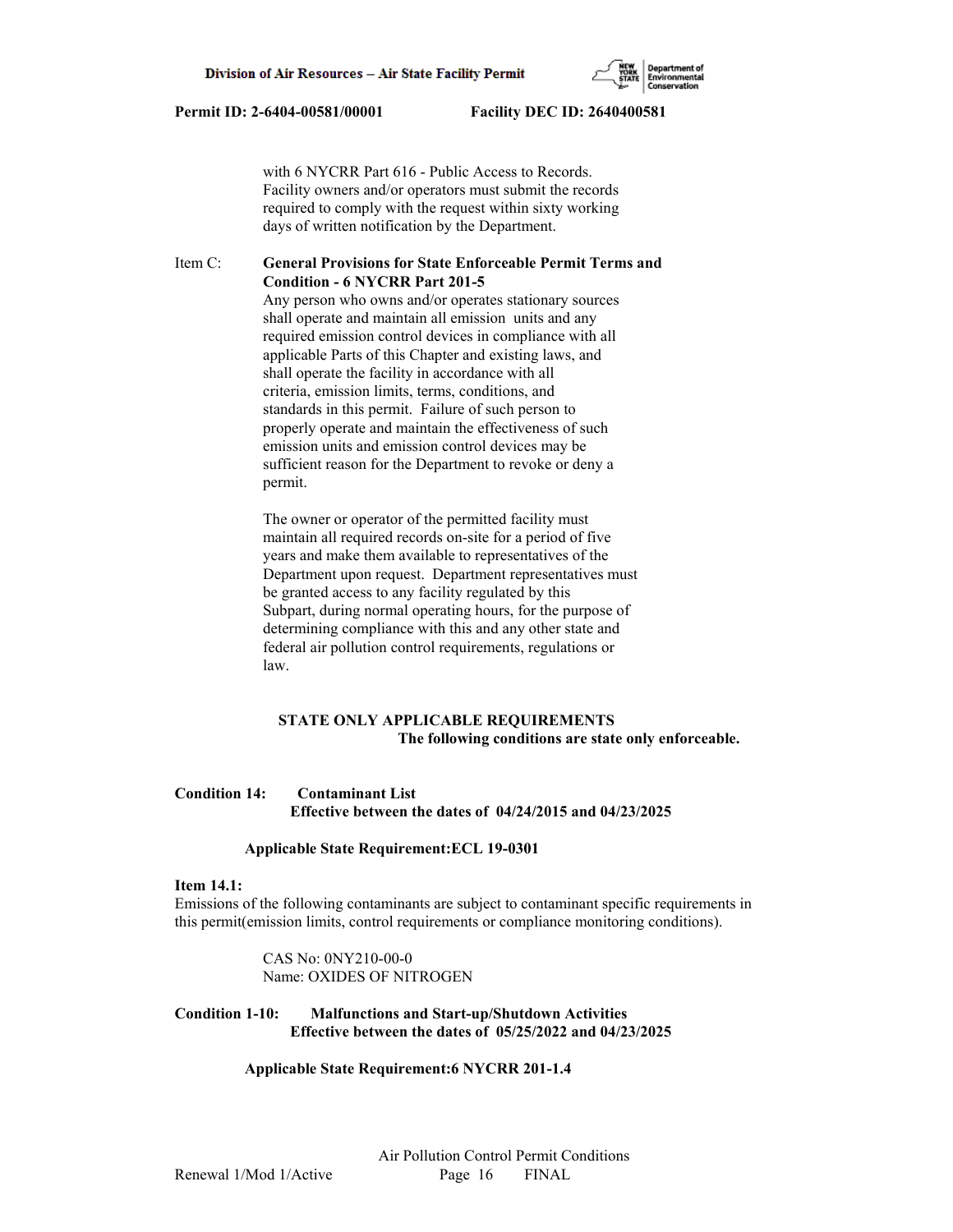

## **Item 1-10.1:**

(a) The facility owner or operator shall take all necessary and appropriate actions to prevent the emission of air pollutants that result in contravention of any applicable emission standard during periods of start-up, shutdown, or malfunction.

(b) The facility owner or operator shall compile and maintain records of all equipment maintenance and start-up/shutdown activities when they are expected to result in an exceedance of any applicable emission standard, and shall submit a report of such activities to the department when required by a permit condition or upon request by the department. Such reports shall state whether an exceedance occurred and if it was unavoidable, include the time, frequency and duration of the exceedance, and an estimate of the emission rates of any air contaminants released. Such records shall be maintained for a period of at least five years and made available for review to department representatives upon request. Facility owners or operators subject to continuous monitoring and quarterly reporting requirements need not submit additional reports of exceedances to the department.

(c) In the event that air contaminant emissions exceed any applicable emission standard due to a malfunction, the facility owner or operator shall notify the department as soon as possible during normal working hours, but not later than two working days after becoming aware that the malfunction occurred. In addition, the facility owner or operator shall compile and maintain a record of all malfunctions. Such records shall be maintained at the facility for a period of at least five years and must be made available to the department upon request. When requested by the department, the facility owner or operator shall submit a written report to the department describing the malfunction, the corrective action taken, the air contaminants emitted, and the resulting emission rates and/or opacity.

(d) The department may also require the facility owner or operator to include, in reports described under Subdivisions (b) and (c) of this Section, an estimate of the maximum ground level concentration of each air contaminant emitted and the effect of such emissions.

(e) A violation of any applicable emission standard resulting from start-up, shutdown, or malfunction conditions at a permitted or registered facility may not be subject to an enforcement action by the department and/or penalty if the department determines, in its sole discretion, that such a violation was unavoidable. The actions and recordkeeping and reporting requirements listed above must be adhered to in such circumstances.

# **Condition 16: Emission Unit Definition Effective between the dates of 04/24/2015 and 04/23/2025**

## **Applicable State Requirement:6 NYCRR Subpart 201-5**

## **Item 16.1(From Mod 1):**

The facility is authorized to perform regulated processes under this permit for: Emission Unit: 0-00001 Emission Unit Description: One Fairbanks 2,370 kW dual fuel engine/generator with a Steuler selective catalytic reduction system. Three 2,500 kW CAT 3516C diesel emergency generators.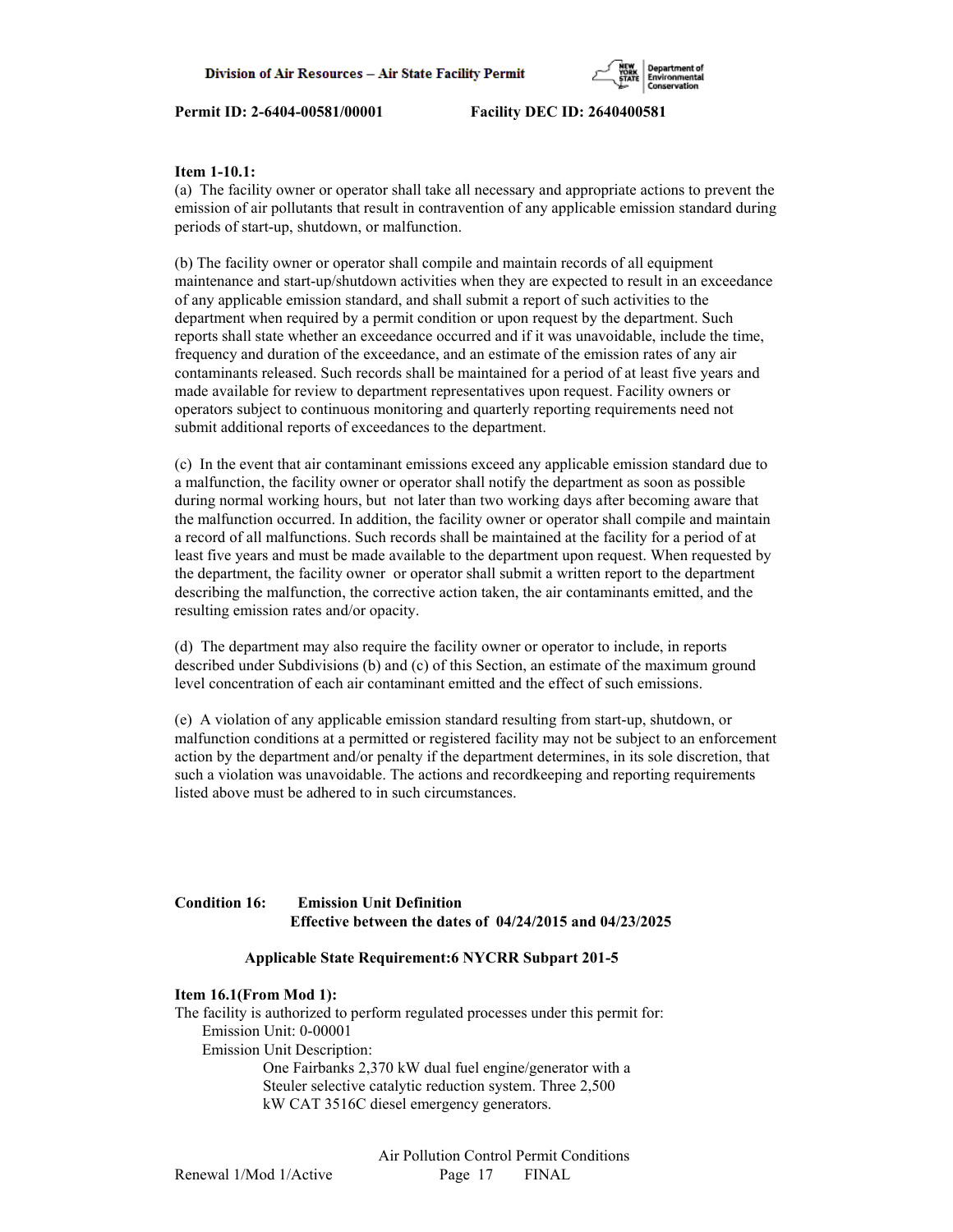

Building(s): COGEN

#### **Item 16.2(From Mod 1):**

The facility is authorized to perform regulated processes under this permit for: Emission Unit: 0-00002 Emission Unit Description: Three (3) new 28.576 mmBtu/hr boilers equipped with low NOx burners. Boilers burn natural gas or #2 fuel oil.

Building(s): BOILERRM

## **Condition 17: Renewal deadlines for state facility permits Effective between the dates of 04/24/2015 and 04/23/2025**

 **Applicable State Requirement:6 NYCRR 201-5.2 (c)**

#### **Item 17.1:**

The owner or operator of a facility having an issued state facility permit shall submit a complete application at least 180 days, but not more than eighteen months, prior to the date of permit expiration for permit renewal purposes.

## **Condition 1-11: CLCPA Applicability Effective between the dates of 05/25/2022 and 04/23/2025**

#### **Applicable State Requirement:6 NYCRR 201-5.3 (c)**

## **Item 1-11.1:**

Pursuant to The New York State Climate Leadership and Community Protection Act (CLCPA) and Article 75 of the Environmental Conservation Law, emission sources shall comply with regulations to be promulgated by the Department to ensure that by 2030 statewide greenhouse gas emissions are reduced by 40% of 1990 levels, and by 2050 statewide greenhouse gas emissions are reduced by 85% of 1990 levels.

## **Condition 1-12: Compliance Demonstration Effective between the dates of 05/25/2022 and 04/23/2025**

## **Applicable State Requirement:6 NYCRR 201-5.3 (c)**

#### **Item 1-12.1:**

The Compliance Demonstration activity will be performed for the Facility.

**Item 1-12.2:**

Compliance Demonstration shall include the following monitoring:

Monitoring Type: RECORD KEEPING/MAINTENANCE PROCEDURES Monitoring Description:

> Any reports or submissions required by this permit shall be submitted to the Regional Air Pollution Control Engineer (RAPCE) at the following address: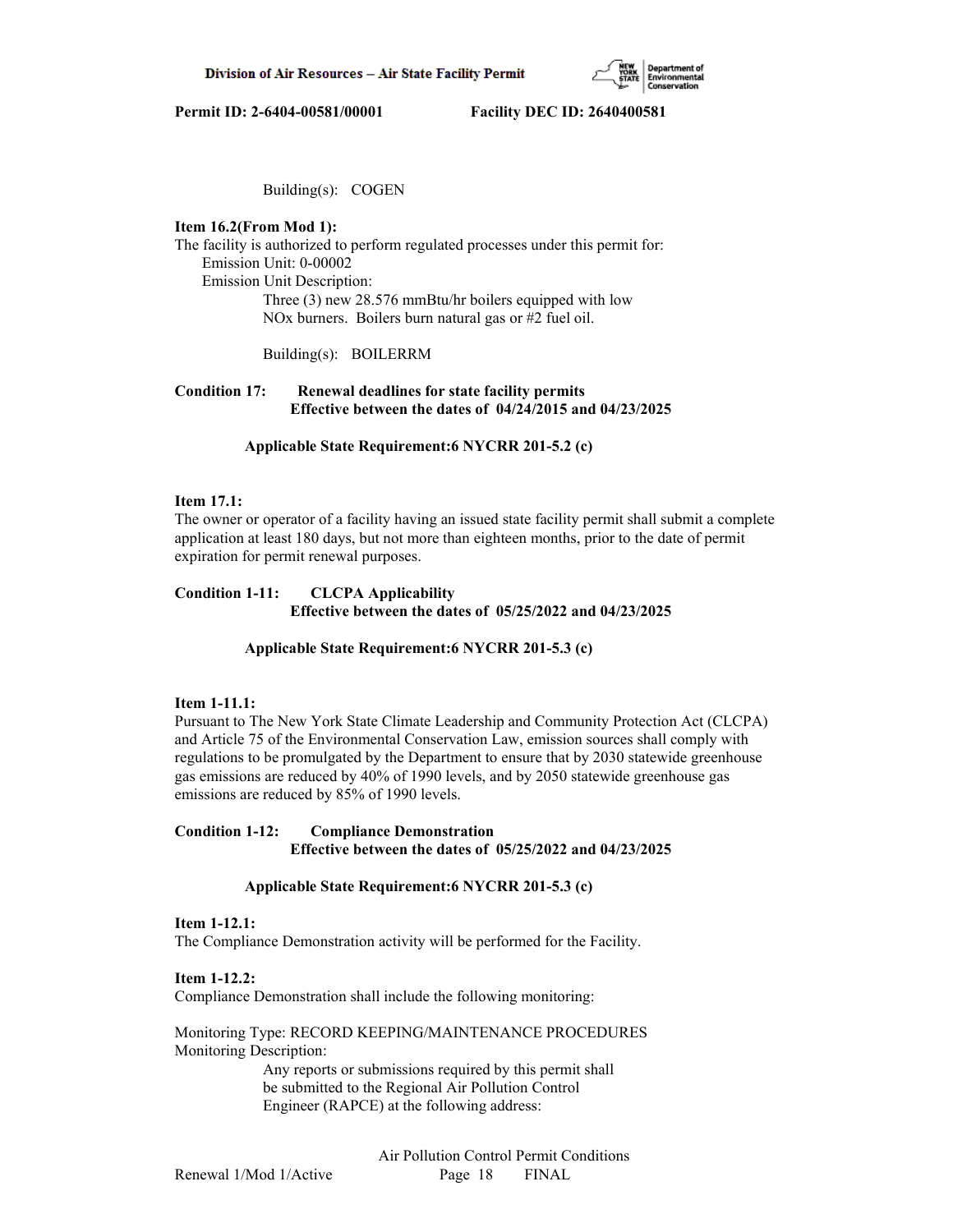

 Division of Air Resources NYS Dept. of Environmental Conservation Region 2 47-40 21st St. Long Island City, NY 11101

Monitoring Frequency: AS REQUIRED - SEE PERMIT MONITORING DESCRIPTION Averaging Method: AVERAGING METHOD - SEE MONITORING DESCRIPTION

Reporting Requirements: AS REQUIRED - SEE MONITORING DESCRIPTION

# **Condition 5: Air pollution prohibited Effective between the dates of 04/24/2015 and 04/23/2025**

## **Applicable State Requirement:6 NYCRR 211.1**

## **Item 5.1:**

No person shall cause or allow emissions of air contaminants to the outdoor atmosphere of such quantity, characteristic or duration which are injurious to human, plant or animal life or to property, or which unreasonably interfere with the comfortable enjoyment of life or property. Notwithstanding the existence of specific air quality standards or emission limits, this prohibition applies, but is not limited to, any particulate, fume, gas, mist, odor, smoke, vapor, pollen, toxic or deleterious emission, either alone or in combination with others.

## **\*\*\*\* Emission Unit Level \*\*\*\***

## **Condition 20: Emission Point Definition By Emission Unit Effective between the dates of 04/24/2015 and 04/23/2025**

## **Applicable State Requirement:6 NYCRR Subpart 201-5**

## **Item 20.1(From Mod 1):**

The following emission points are included in this permit for the cited Emission Unit:

Emission Unit: 0-00001

| Emission Point: 00001 |                      |                 |
|-----------------------|----------------------|-----------------|
| Height $(ft.)$ : 75   | Diameter (in.): $30$ |                 |
| NYTMN (km.): 4492.9   | NYTME (km.): 577.3   | Building: COGEN |

## **Item 20.2(From Mod 1):**

The following emission points are included in this permit for the cited Emission Unit:

Emission Unit: 0-00002

Emission Point: B0001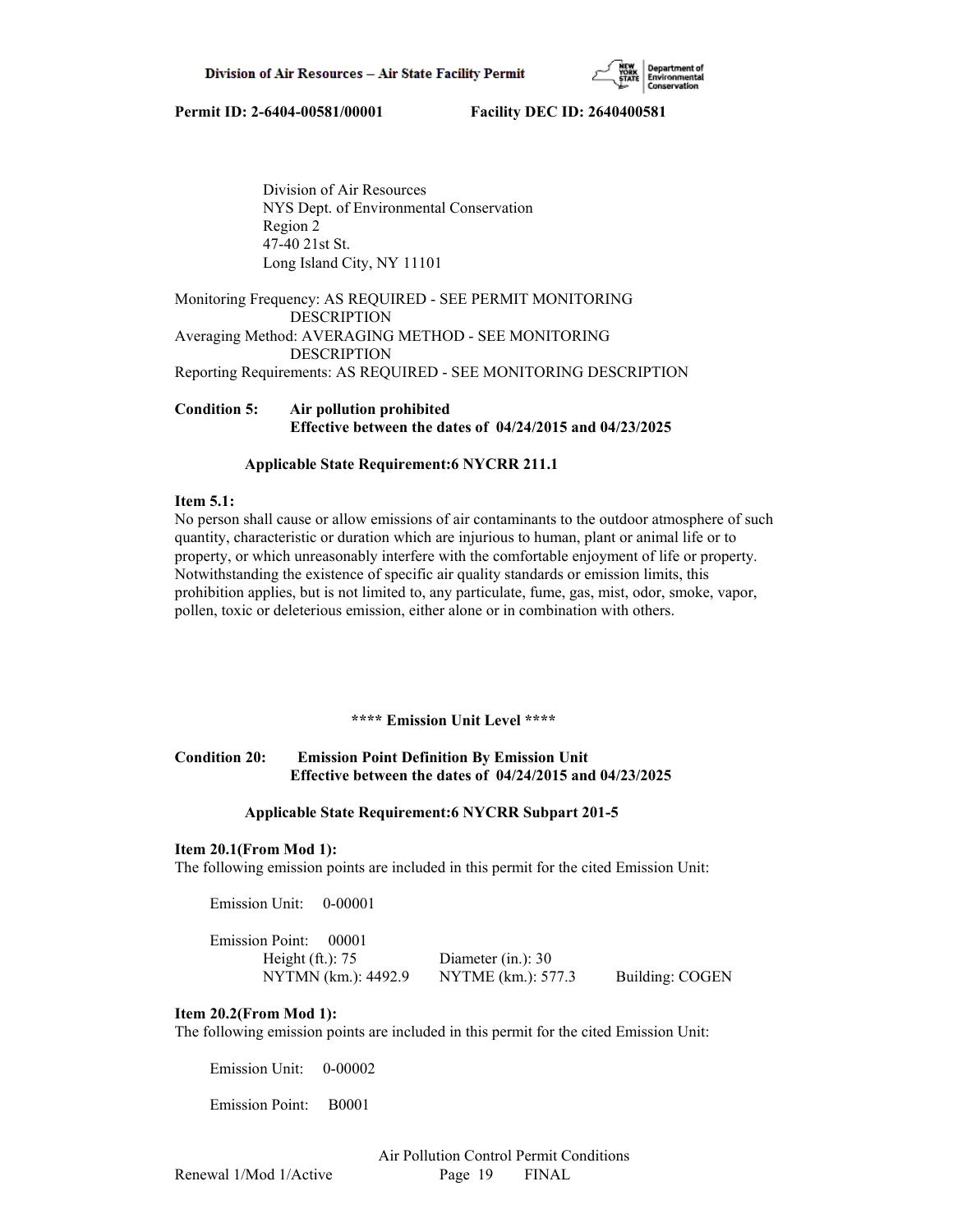

| Height $(ft.): 88$<br>NYTMN (km.): 4493.153 NYTME (km.): 577.275 | Diameter (in.): 32    | Building: BOILERRM |
|------------------------------------------------------------------|-----------------------|--------------------|
| <b>Emission Point:</b><br>B0002                                  |                       |                    |
| Height $(ft.): 88$                                               | Diameter (in.): 32    |                    |
| NYTMN (km.): 4493.153 NYTME (km.): 577.277                       |                       | Building: BOILERRM |
| Emission Point:<br>B0003                                         |                       |                    |
| Height $(ft.)$ : 88                                              | Diameter $(in.)$ : 32 |                    |
| NYTMN (km.): 4493.152 NYTME (km.): 577.277                       |                       | Building: BOILERRM |
| <b>Emission Point:</b><br>00002                                  |                       |                    |
| Height $(ft.)$ : 75                                              | Diameter (in.): 30    |                    |
| NYTMN (km.): 4492.9                                              | NYTME (km.): 577.3    | Building: BOILERRM |

## **Condition 21: Process Definition By Emission Unit Effective between the dates of 04/24/2015 and 04/23/2025**

#### **Applicable State Requirement:6 NYCRR Subpart 201-5**

#### **Item 21.1(From Mod 1):**

This permit authorizes the following regulated processes for the cited Emission Unit:

 Emission Unit: 0-00001 Process: 001 Source Classification Code: 2-02-004-02 Process Description: Firing natural gas in engine.

Emission Source/Control: 00001 - Combustion

#### **Item 21.2(From Mod 1):**

This permit authorizes the following regulated processes for the cited Emission Unit:

 Emission Unit: 0-00001 Process: 002 Source Classification Code: 2-03-001-01 Process Description: Firing diesel fuel in engines.

Emission Source/Control: 00001 - Combustion

Emission Source/Control: E0002 - Combustion

Emission Source/Control: E0003 - Combustion

Emission Source/Control: E0004 - Combustion

## **Item 21.3(From Mod 1):**

This permit authorizes the following regulated processes for the cited Emission Unit:

 Emission Unit: 0-00002 Process: BFO Source Classification Code: 1-03-005-02 Process Description: #2 fuel oil burning in boilers.

Emission Source/Control: BLR01 - Combustion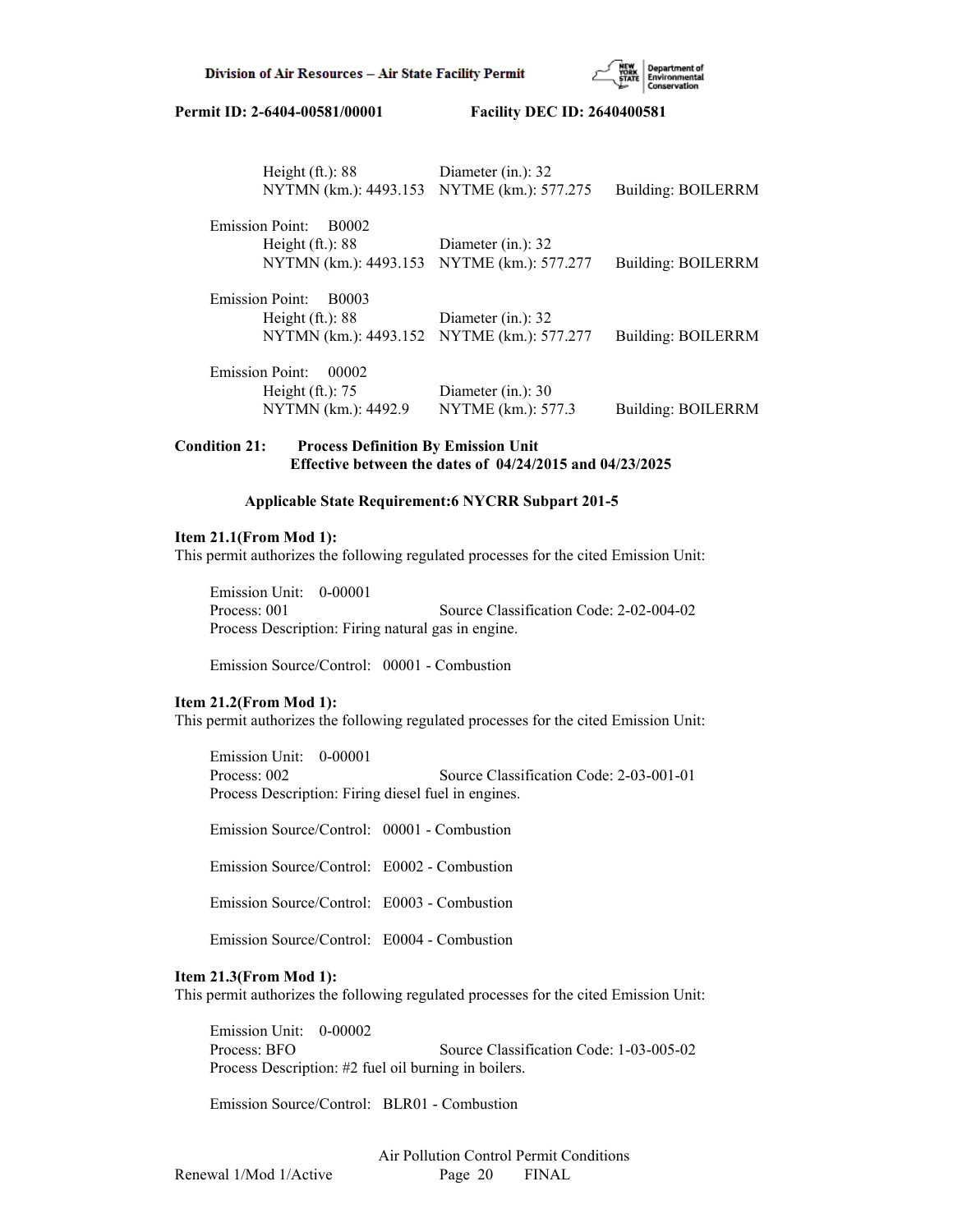

Design Capacity: 28.576 million Btu per hour

 Emission Source/Control: BLR02 - Combustion Design Capacity: 28.576 million Btu per hour

 Emission Source/Control: BLR03 - Combustion Design Capacity: 28.576 million Btu per hour

# **Item 21.4(From Mod 1):**

This permit authorizes the following regulated processes for the cited Emission Unit:

 Emission Unit: 0-00002 Process: BNG Source Classification Code: 1-03-006-02 Process Description: Natural gas burning in boilers.

 Emission Source/Control: BLR01 - Combustion Design Capacity: 28.576 million Btu per hour

 Emission Source/Control: BLR02 - Combustion Design Capacity: 28.576 million Btu per hour

 Emission Source/Control: BLR03 - Combustion Design Capacity: 28.576 million Btu per hour